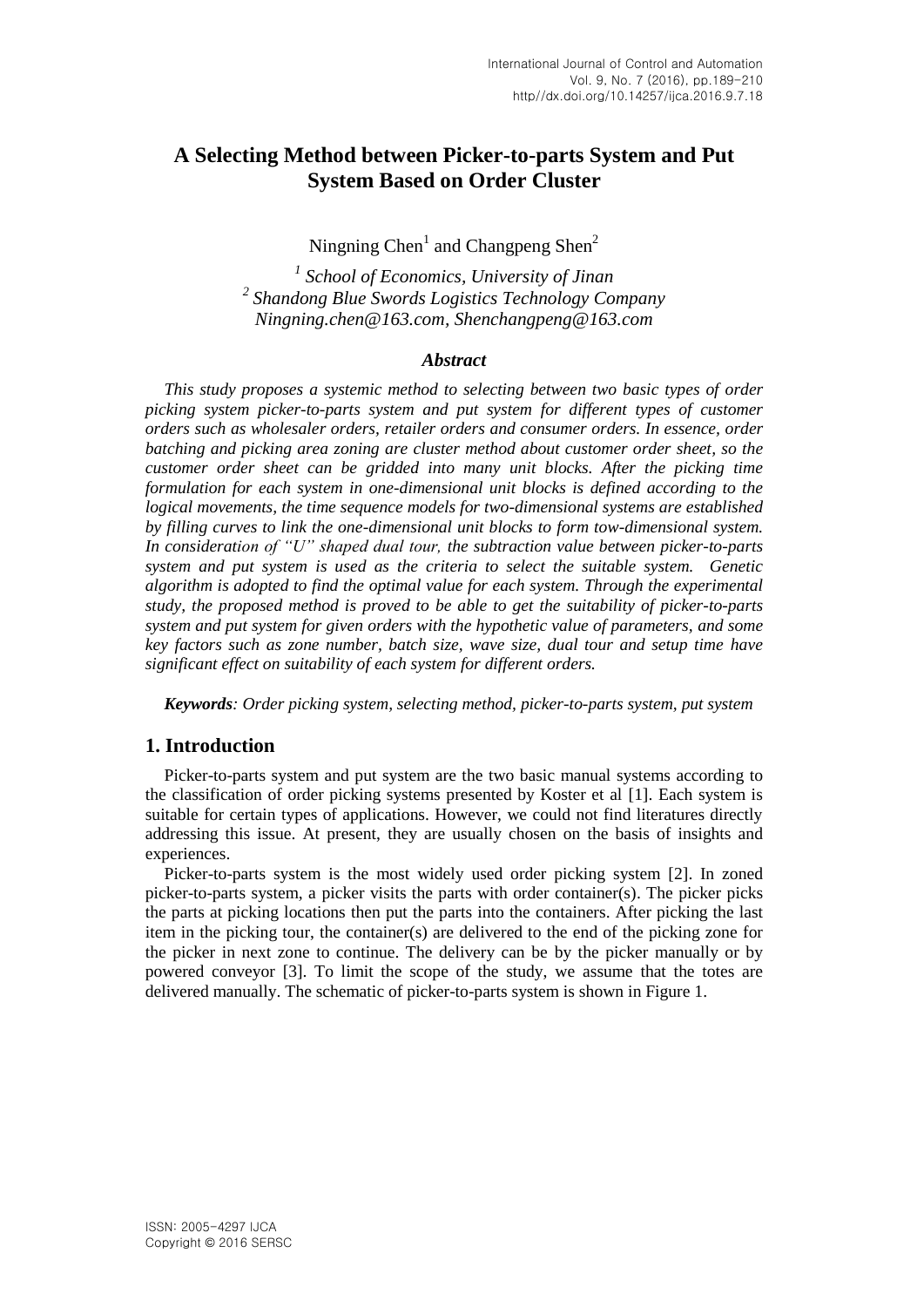

**Figure 1. The Schematic of Picker-to-Parts System**

Put system consists of a retrieval and a distribution process. Items have to be retrieved firstly. Then, the pickers carry the pre-picked items in some carrier (such as a bin) and travel to the pick locations. They distribute the items over customer orders ("put" the items into customer totes). When finishing distributing the last item in one picking tour, the pickers will go back to get next task. Figure 2 illustrates the schematic of put system. It seems that the productivity of put system is greater than that of picker-to-parts system because the pickers needn't to travel to the end of the picking zone. Put system not only needs the process of restocking totes like restocking items in picker-to-parts system, but also requires extra labor and time between adjacent two waves of orders to take away the full totes after picking. Picker-to-parts system can save the extra labor and time.



**Figure 2. The Schematic of Put System**

In many cases, the suitable system can be chosen easily according to some distinguishing feature of the SKUs and orders such as the dynamic nature, number, picking style and assistive technology.

- 1) If the SKUs are static and the orders are dynamic, picker-to-parts system is often used; while if the SKUs vary with static orders, such as a DC support stores, put system is likely to be always better.
- 2) If the number of SKUs is large but that of orders is small, picker-to-parts system might be a good choice; otherwise, the travel times of pickers will also be large. In a similar way, if the number of orders is large with a few SKUs, put system would like to be used.
- 3) In the case of pallet picking or case picking, the picker-to-parts system doesn't need the retrieval process comparing with put system; and the items are picked just in the reserved storage area. On this occasion, picker-to-parts system is the better choice.
- 4) When employed paper-based list, voice headset or RF to guide the pickers to find the pick locations [4], the instructions occur in origin rather than destination, so search time from origin to destination will take place. In picker-to-parts system, the items are always stored in the same location so that the pickers can gradually get familiar with the SKUs to reduce the searching time. But in put system, the advantage of familiarity can't be used because the locations of totes are changed between waves. So with the assistive technologies providing instructions in origin but not in destination, the probability of employing picker-to-parts system is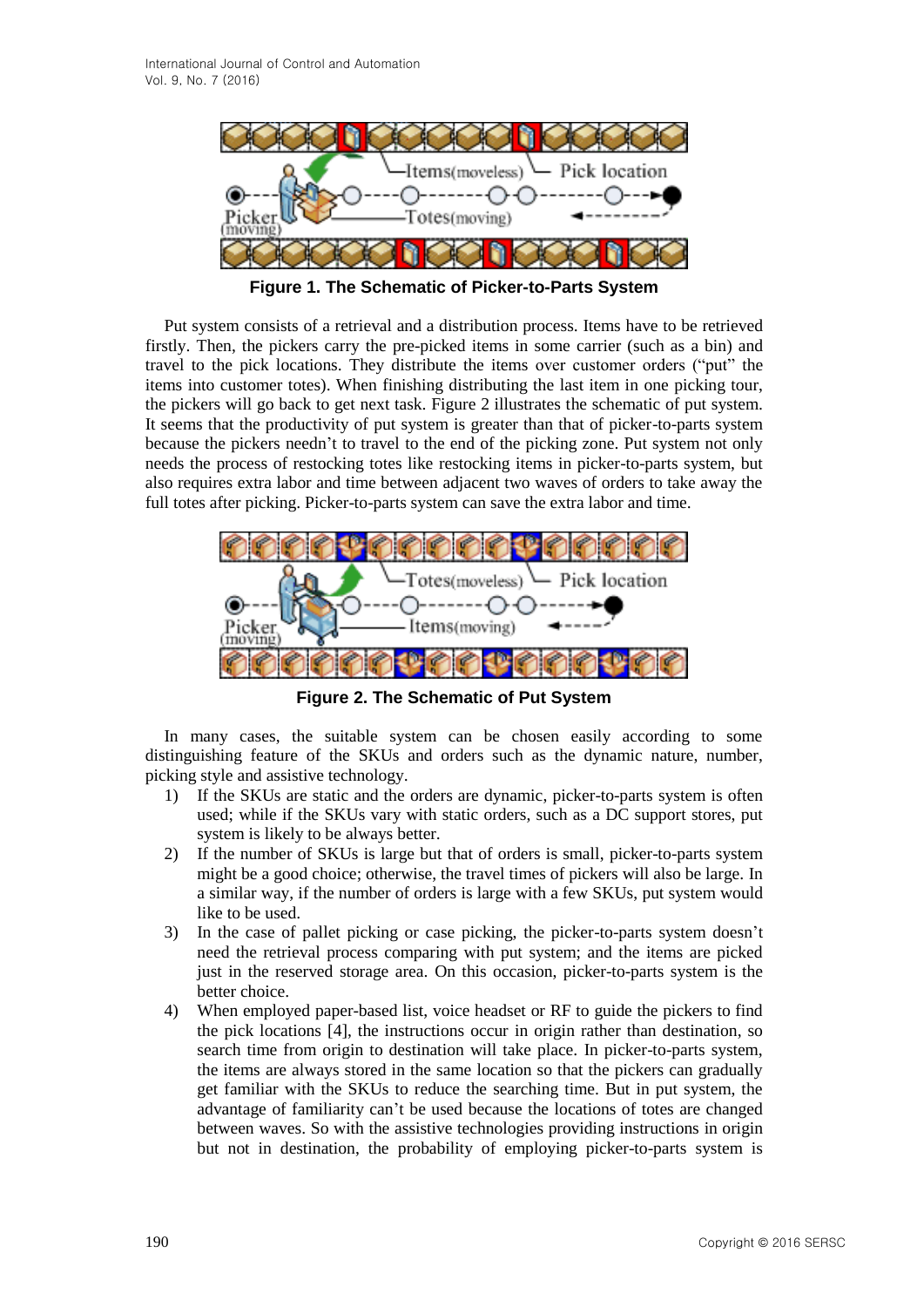bigger.

In this paper we address a common situation in practice with several assumptions as below.

- 1) Both SKUs and orders are static, and meanwhile the number of SKUs and orders are more or less the same.
- 2) We only concentrate on the systems for piece picking in forward picking area. As illustrated in Figure 3 and Figure 4, picker-to-parts system and put system require almost the same area and process. Under the circumstance, the items are retrieved from reserved storage area to buffer area firstly, and then order picking is completed in the forward picking area.



Flow of Items  $\longrightarrow$ Flow of Totes (D: Restock of Items (2): Retrieval of Totes

## **Figure 3. The Typical Process of Picker-to-Parts System in a Distribution Center**



 $\Longrightarrow$ Flow of Items  $\Longrightarrow$ Flow of Totes (D: Retrieval of Items (2: Restock of Totes

## **Figure 4. The Typical Process of Put System In A Distribution Center**

- 3) There is no bottleneck in the process of restocking according to practical experience in both picker-to-parts system and put system. In picker-to-parts system, pickers retrieve empty totes, pick items and deliver the full totes while replenishers restock the items into the system. In put system, pickers retrieve the items from buffer area while the replenishers restock the empty totes and take away the full totes.
- 4) In put system, setup time exits between adjacent waves and is in proportion to the number of totes visited in the last tour of previous wave. It means that after pickers finishing a wave of orders, the replenishers have to spend some time to take away the full totes and setup the empty totes for next wave; and the time vary as the quantity of visited totes in previous wave.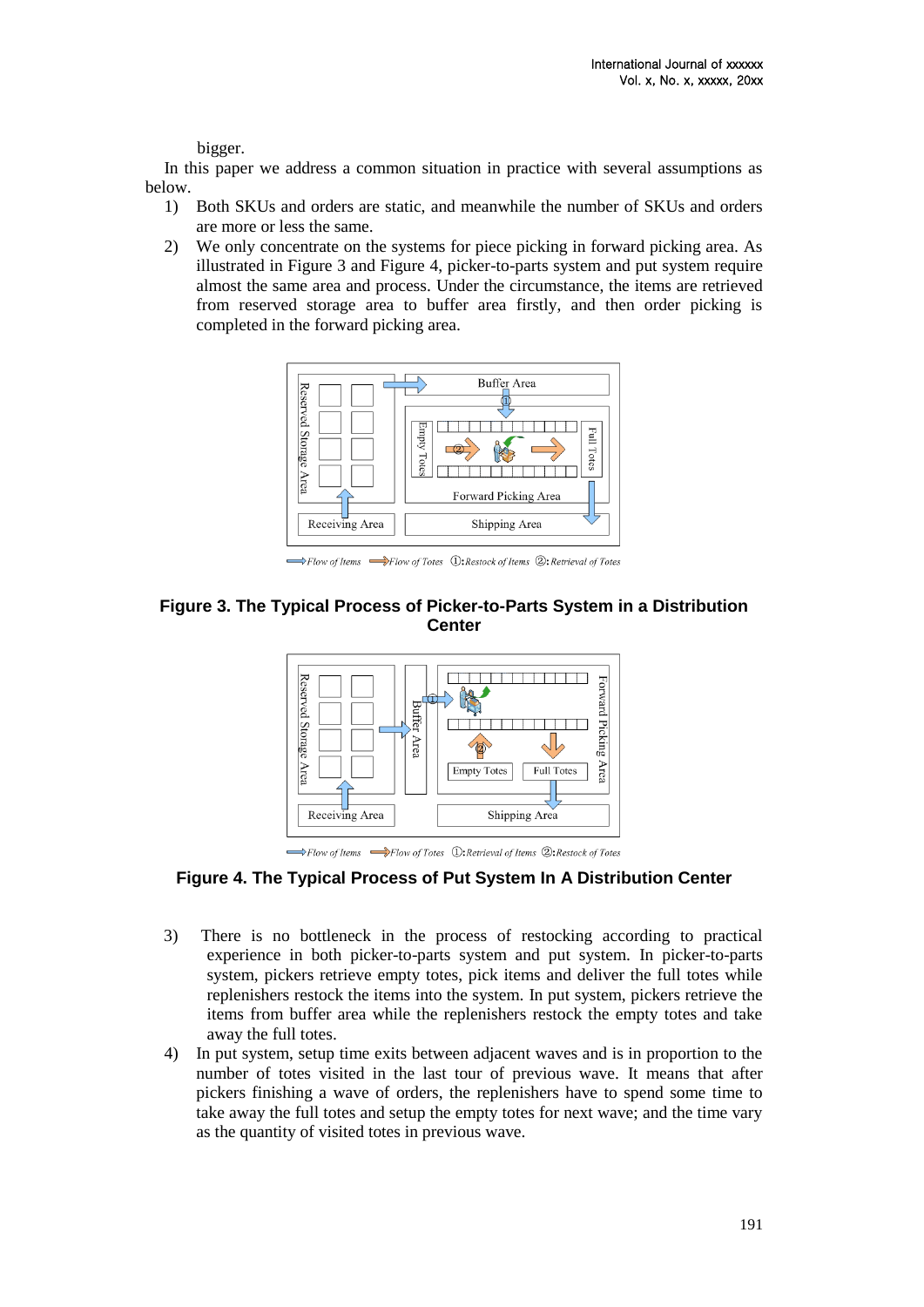- 5) The technology of light is employed in the both two systems. Employed the technology of light, the search time can be reduced sharply because the instructions occurring in destination rather than in origin can help pickers to find the objectives quickly. As no familiarity can be used, the difference of search time between pickerto-parts system and put system is negligible.
- 6) SKUs spread over in multiple zones in picker-to-parts system; and orders spread over in multiple zones in put system.

From the above, we can get the fair conditions to compare picker-to-parts system with put system. In this paper, we set the overall order picking time (or called overall throughput time) as the criterion to select the suitable system. It means that we choose the system which cost fewer time for given customer orders.

## **2. Problem Analysis**

### **2.1. Order Picking Time**

For either picker-to-parts system or put system, the overall order picking time in a typical distribution center can be broken up into components as shown in Table 1 [5].

| % of overall order picking |
|----------------------------|
| time                       |
| 50%                        |
| 20%                        |
| 15%                        |
| 10%                        |
| 5%                         |
|                            |

**Table 1. Typical Distribution of Order Picking Time**

Travel is the movement of pickers from one pick location to another pick location. For manual order picking systems, the travel time is an increasing function of the travel distance [1]. The total travel distance is the product of average travel distance of each picking tour and number of travel times. The average travel distance can be reduced using the policy of storage assignment which puts the popular items in good locations; the number of travel times can be saved using batching policy which picks a set of orders in one single picking tour. It seems that zoning policy, which assigns pickers in his assigned zone to pick part of the order, can also reduce travel time in put system because the sum of travel distance in many small zones may be shorter than that in one big zone.

Search is the activity of pickers to find the items or totes in the storage locations after the pickers traveled to the destination. After the items or totes are found, the pick activity composed of extract and put will be taken place. Extract is activity of removing the items from storage locations, and put means moving items into the totes. In practice, under the instruction of light, the negligible search time usually occurs with pick time simultaneously.

Setup is the assistive activity to complete the preparation work to start or keep order picking. Because of parallelism, setup time in picker-to-parts system will be hidden. But in put system, setup time will appear and is proportional to the number of totes visited in the last tour of the each wave of orders. Therefore, we can reduce setup time by assigning the last tour to include the fewest totes.

Besides the above basic activities, order picking also includes some other activities such as documenting. For given orders, the time of other activities is constant. It makes no difference for the selection between different systems.

From the foregoing, the overall order picking time t can be defined as the composition of travel time  $t_T$ , pick time  $t_E$  including search time, and setup time  $t_O$ . And bathing, zoning and storage assignment are the three main policies that can help to get the optimal order picking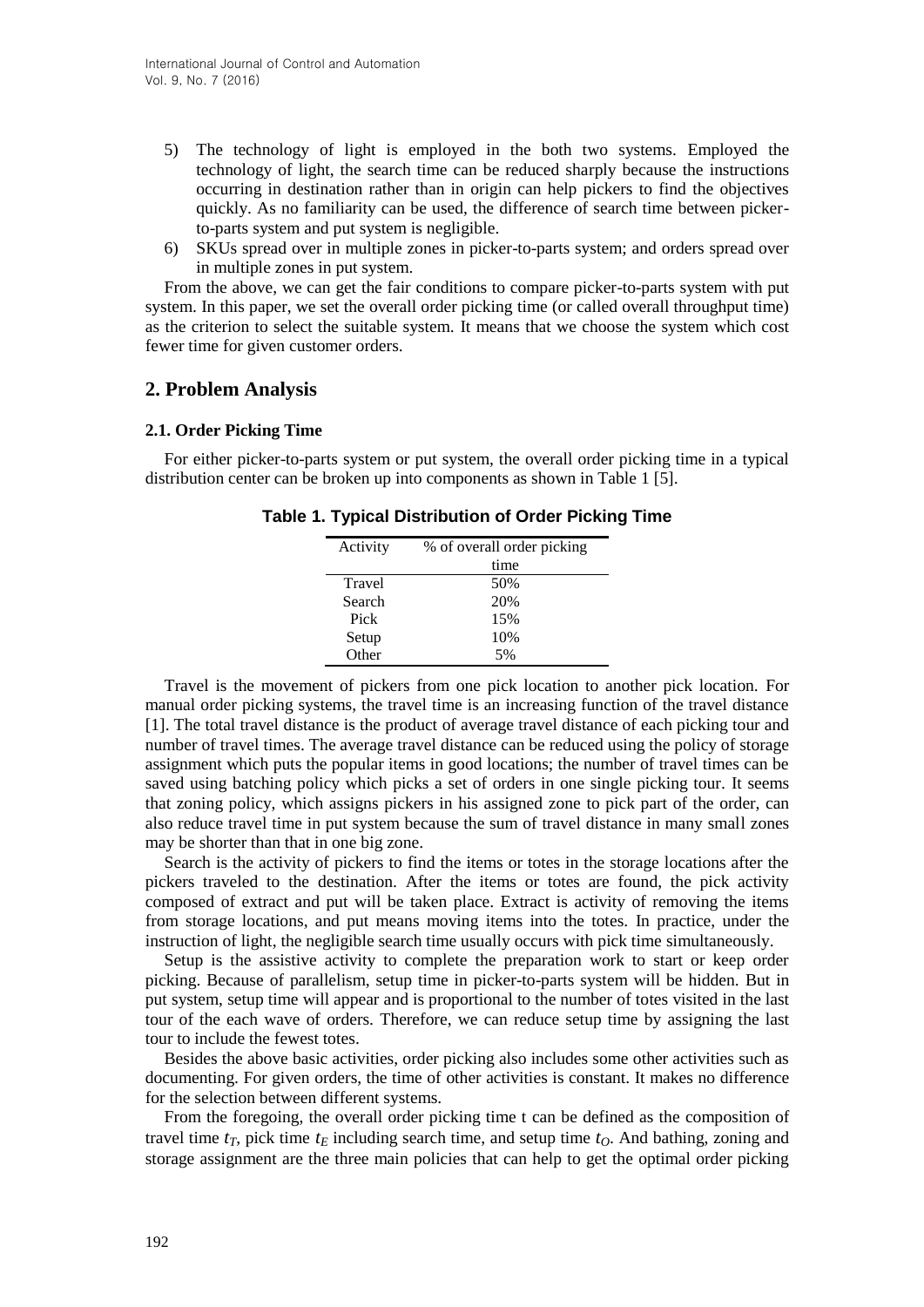time for either picker-to-parts system or put system so that the selection process can confirm to the practical application.

#### **2.2. Order Cluster**

Essentially, both order batching and picking area zoning are cluster methods about customer order sheet [6]. batching is clustering multiple individual orders into one batch which can be picked simultaneously on the same trip; zoning is clustering multiple SKUs into one zone within which a specific picker picks these SKUs. Through the zoning and batching, the customer order sheet can be gridded into many unite blocks. In this paper, the order sheet is divided into  $M^*N$  grids which means M rows and N columns, as illustrated in Figure 5.



**Figure 5. The Schematic of Order Cluster with Batching and Zoning**

We use(*m*,*n*) to index the grid of row m and column n where  $1 \le m \le M$ ,  $1 \le n \le N$ . Practically, in picker-to-parts system, the grid  $(m, n)$  is called the *m*th batch of orders and the *nth* zone of SKUs; however, in put system, it is called the *m*th wave of orders and *nth* batch of SKUs. One zone in put system may include many waves of orders.

By gridding the orders, we get a matrix of order clusters and SKU clusters. We define the variables of Order/SKU matrix as follows. Let:

 $i \in \{1, 2, ..., I\}$  be the index for  $Order_i$ ;

 $j \in \{1, 2, ..., J\}$  be the index for  $S K U_j$ ;

 $x_i \in \{1,..., M\}$  be the cluster number of Orders;

 $y_j \in \{1,..., N\}$  be the cluster number of SKUs;

 $H_{(m,n)}, m \in \{1,..., M\}$ ,  $n \in \{1,..., N\}$  be the set of cluster in the Order/SKU matrix. These definitions of Order/SKU matrix are illustrated in Figure 6 [7].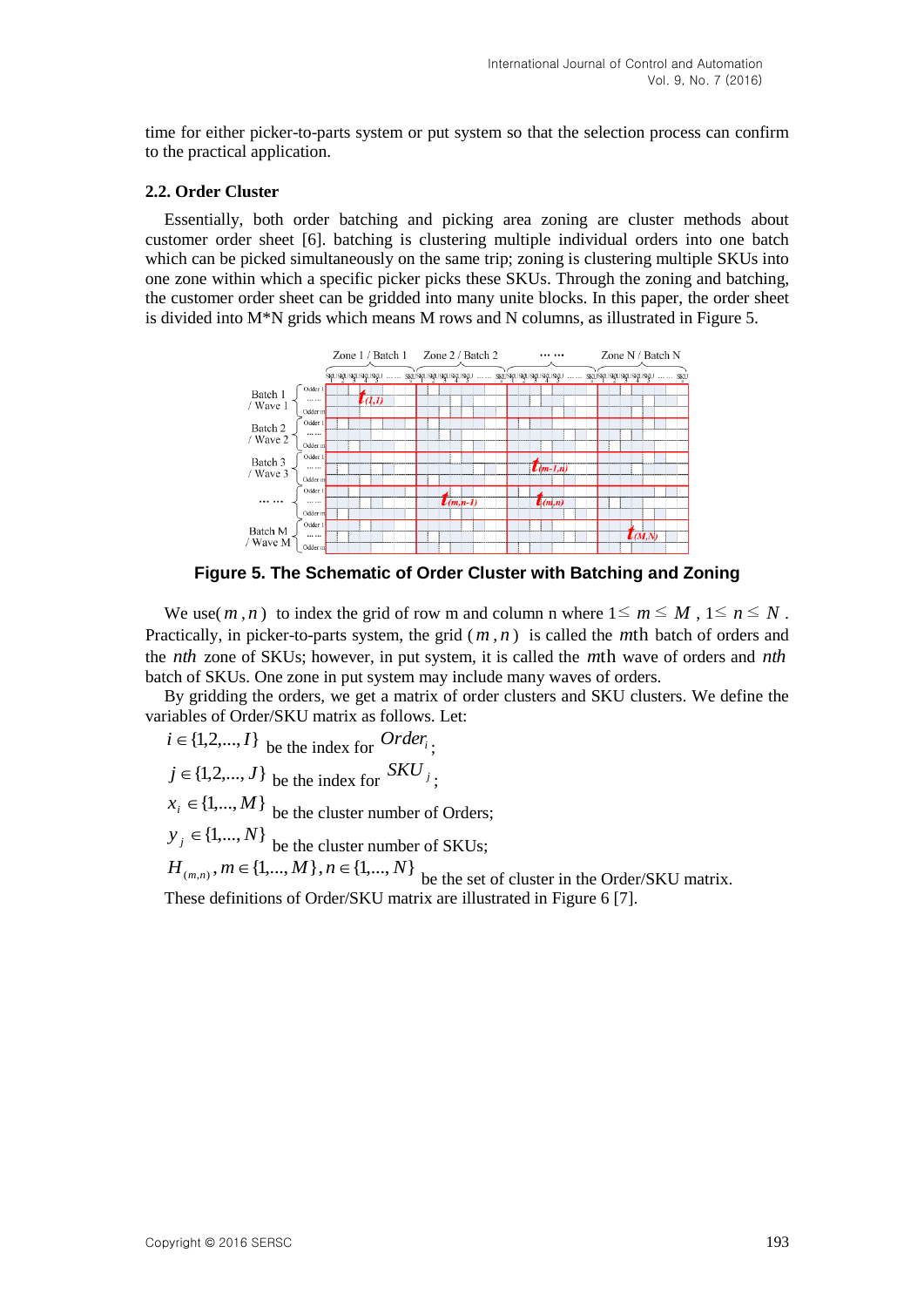

**Figure 6. Definitions of Order/SKU Matrix**

#### **2.3. Storage Assignment**

We use the concept of COI, which was introduced by Heskett [8], to optimize the sequence in each zone to get the shortest travel distance. The index COI for an item is defined as the ratio of its space requirement and order frequency. SKUs in picker-to-parts system or Orders in put system are sorted by the COI in ascending order and allocated to storage locations in non-decreasing order of distance from the I/O point [9]. We applied the concept of COI for SKUs in each zone or orders in each wave respectively.

$$
COI_k = C_k / \sum_{1 \le h \le H} A_{hk}
$$
\nWhere

\n
$$
(1)
$$

$$
C_k
$$
: Space devoted to  $SKU_j$  ( $k = j$ ) or  $Order_i$  ( $k = i$ );

 $A_{hk}$ : Sum of visit frequency of  $S\cdot K\cdot U$  *j* ( $h = i$ ,  $k = j$ , H is the number of orders in one zone) or *Order*<sub>*i*</sub> ( $h = j$ ,  $k = i$ , H is the number of SKUs in one wave).

For picker-to-parts system, Bartholdi has proved in his book that in order to minimize total restocks over all SKUs in the forward picking area, the fraction of available storage space devoted to each SKU should be as Eq.(2) [10].

$$
v_j = \frac{\sqrt{f_j}}{\sum_{1 \le j \le J} \sqrt{f_j}}
$$
\nWhere

Where

$$
f_j
$$
: Volume of  $SKU_j$ .

We define the storage space devoted to  $S K U_j$  as the ratio of  $v_j$  and average value  $v_j$ . And the ratio is rounded to the nearest integer, as shown in Eq. (3). Specially, if  $\frac{v_j}{v_j}$  is too small to cause  $C_j$  to be zero, we set  $C_j$  as 1.

$$
C_j = \left[ v_j \times \frac{1}{v_j} \right]
$$
 (3)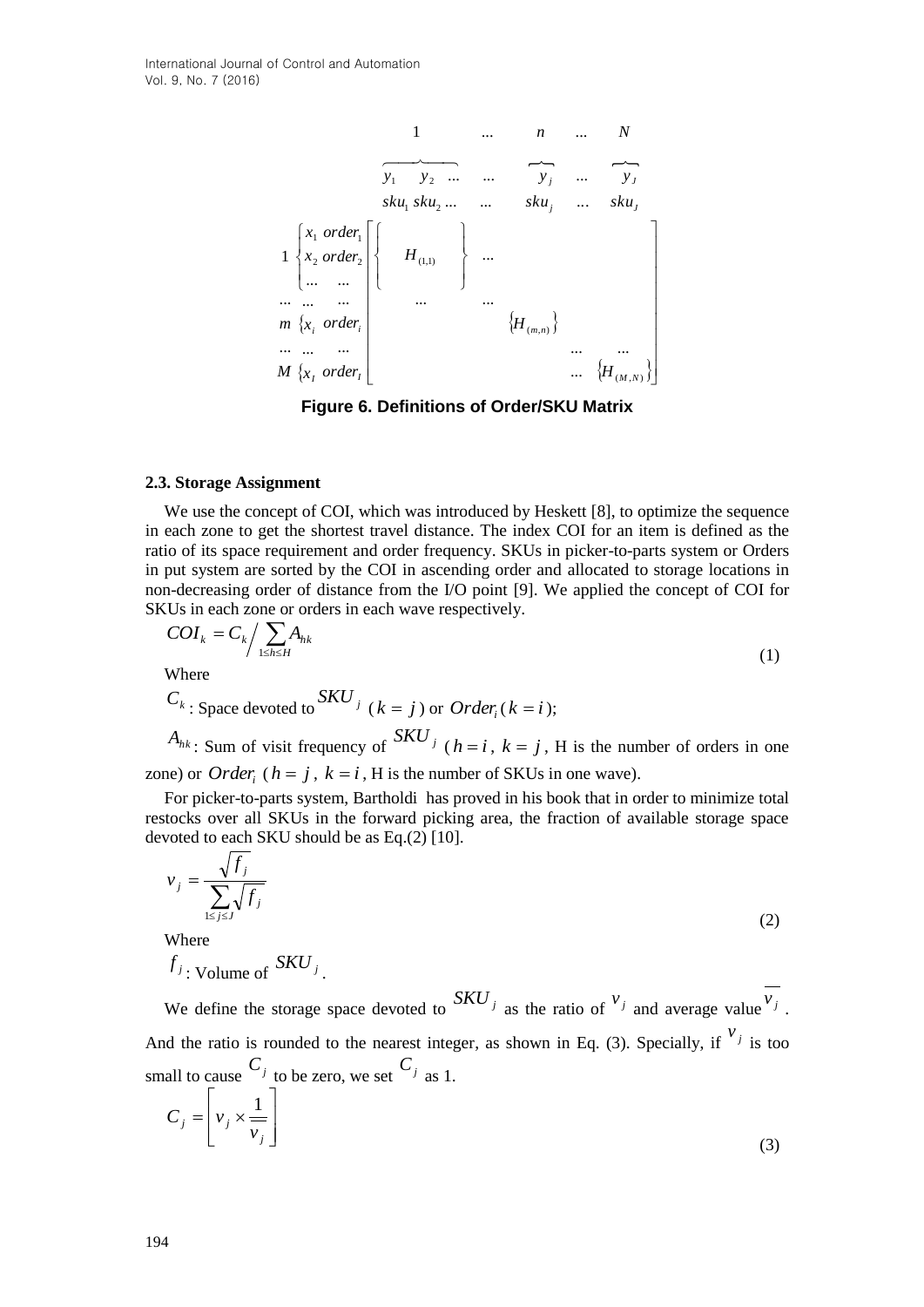**Where** 

 $v_j$ : the average value of  $v_j$ ,  $j = 1, ..., n$ .

For put system, the storage space devoted to *Order*<sup>*c*</sup> ( $k = i$ ) is practically set as 1 to manage the order picking work easily. In order to have the fair comparison conditions, we also set the storage space devoted to  $S K U_j$   $C_k$  ( $k = i$ ) as 1. Therefore, the COI will vary inversely as the sum of visit frequency as shown in Eq.(4).

$$
COI_k = 1/\sum_{1 \le h \le H} A_{hk} \tag{4}
$$

## **3. Problem Modeling**

#### **3.1. Order Picking Time Formulation in Unit Grid**

Firstly, we establish the order picking time formulations by analyzing the logical movements in one-dimensional unit grid.

### **3.1.1. Formulation of Picker-to-Parts System**

In picker-to-parts without powered conveyor, the pickers have to deliver the totes to the end of the picking zone and then come back to the start point to get the next task, as illustrated in Figure 7.



**Figure 7. Logical Movement of Picker-to-Parts System in One Grid**

The picking time in grid  $(m, n)$  for picker-to-parts system can be expressed as Eq. (5). *(m,n) t*

$$
= t_{TP(m,n)} + t_{E(m,n)} + t_{TPB(m,n)}
$$
  
\n
$$
= \frac{\sum_{j=1}^{Z_{N(n)}} (C_j \times L_i)}{v_P} + t_{E_0} \times Q_{(m,n)} + \frac{\sum_{j=1}^{Z_{N(n)}} (C_j \times L_i)}{v_P}
$$
  
\n
$$
= 2 \times \frac{\sum_{j=1}^{Z_{N(n)}} (C_j \times L_i)}{v_P} + t_{E_0} \times Q_{(m,n)}
$$
\n(5)

Where

 $(t_{(m,n)}$ : Picking time spent in *m*th batch and *n*th zone;

*TP(m,n) t* : Travel time of picker in *m*th batch and *n*th zone;

*TPB(m,n) t* : Travel back time from the end point to the start point in *m*th batch and *n*th zone;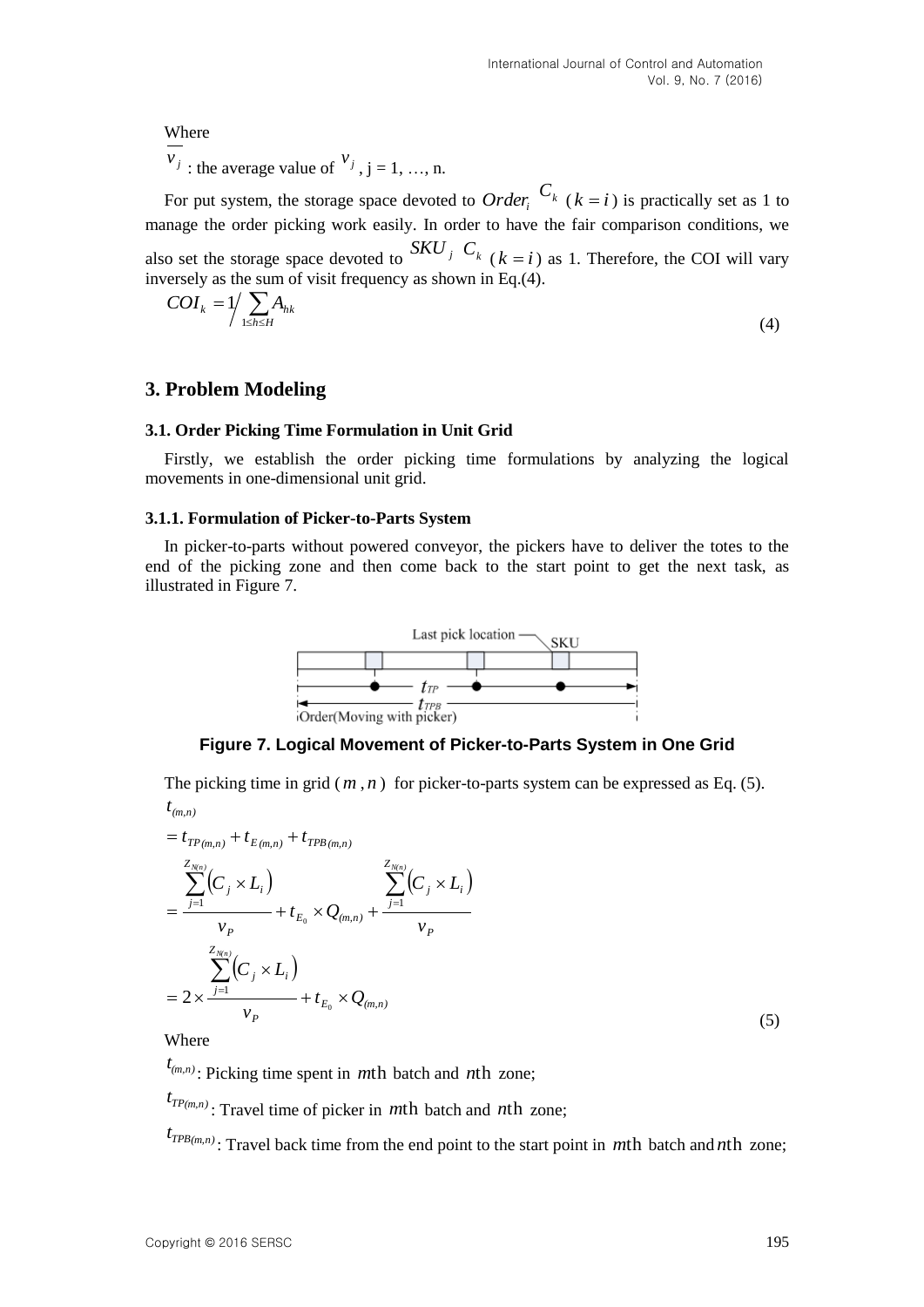$t_{E(m,n)}$ : Extract time in *m*th batch and *n*th zone;

 $Z_{N(n)}$ : Quantity of SKUs in zone *n*;

$$
L_{j}
$$
: Length of  $SKU_{j}$ ;

 $C_j$ : Space devoted to  $S K U_j$  in the system;

 $Q_{(m,n)}$ : Quantity of items picked in *m*th batch and *nth* zone.

*P v* : Walk velocity of pickers;

*E*0 *t* : Unit time of extracting one item;

## **3.1.2. Formulation of Put System**

In put system, as showed in Figure 8, after picking the last item into the tote corresponding to the order to complete the picking tour, the picker travels upstream to the start point of the picking zone to get another SKU or another bath of SKUs.



## **Figure 8. Logical Movement of Put System in One Grid**

The picking time in grid  $(m, n)$  for put system can be expressed as Eq.  $(6)$ .

$$
t_{(m,n)} = t_{TP(m,n)} + t_{E(m,n)} + t_{TPB(m,n)} = \frac{P_{(m,n)} \times L_0}{v_P} + t_{E_0} \times Q_{(m,n)} + \frac{P_{(m,n)} \times L_0}{v_P} = 2 \times \frac{P_{(m,n)} \times L_0}{v_P} + t_{E_0} \times Q_{(m,n)}
$$
(6)

Where

 $(t_{(m,n)}$ : Picking time spent in *m*th wave and *n*th batch;

 $t_{TP(m,n)}$ :Travel time of picker in *mth* wave and *nth* batch;

*TPB(m,n) t* : Travel back time from last pick location to start point in *m*th wave and *n*th batch;

 $t_{E(m,n)}$ : Extract time in *m*th wave and *n*th batch;

*P(m,n)* : Last position of the totes that needed to be distributed in *m*th wave and *n*th batch;

 $L_{0}$  : Length of each tote;

 $v_{P}$ : Walk velocity of pickers;

*E*0 *t* : Unit time of extracting one item;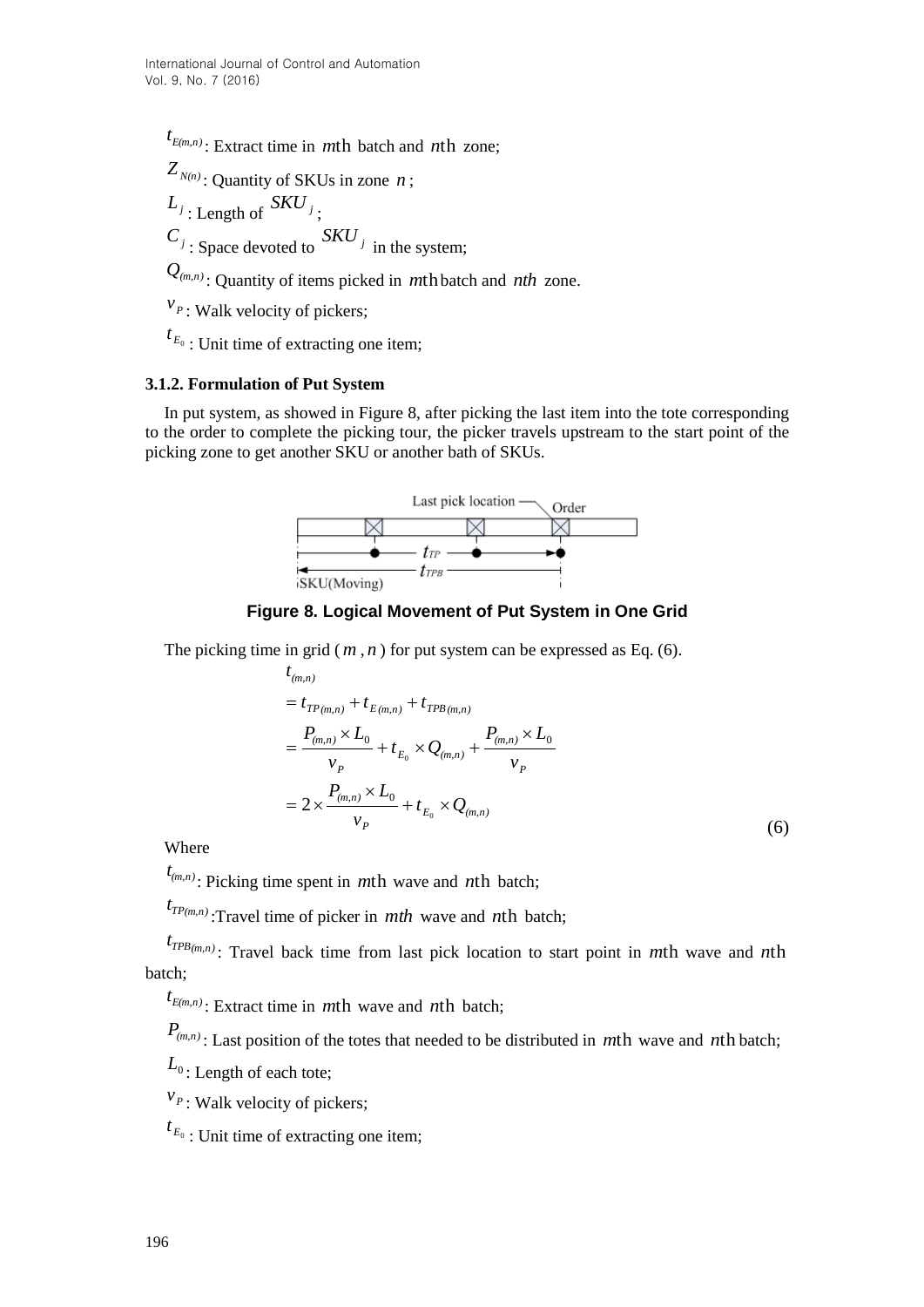: Quantity of items picked in *m*th wave and *n*th batch.

## **3.2. Time of 2-Dimensional System using Filling Curves**

In fact, order picking systems are implemented in two-or-three dimensional spaced. We can map a general space into a one-dimensional system by using the concept of filling curve [7], which is a continuous mapping. A filling curve is a continuous mapping from onedimensional unit grids into a higher dimensional space. For either picker-to-parts system or put system with synchronized zoning, we can design a typical layout as Figure 9.



**Figure 9. A Typical Filling Curve of Synchronized Zoning**

Although picker-to-parts system can employ either progressive zoning policy or synchronized zoning policy, put system is usually implemented with the synchronized zoning policy which means the pickers will distribute the items to respective orders simultaneously. We establish time sequence models to combine the individual time of unit grids into the total time of entire system.

## **3.2.1. Time Model of Picker-to-Parts System**

In picker-to-parts system, we assume that the pickers in their assigned zones process the orders respectively, so the time sequence model is shown as Figure 10.



**Figure 10. Time Sequence Model of Picker-To-Parts System with Synchronized Zoning**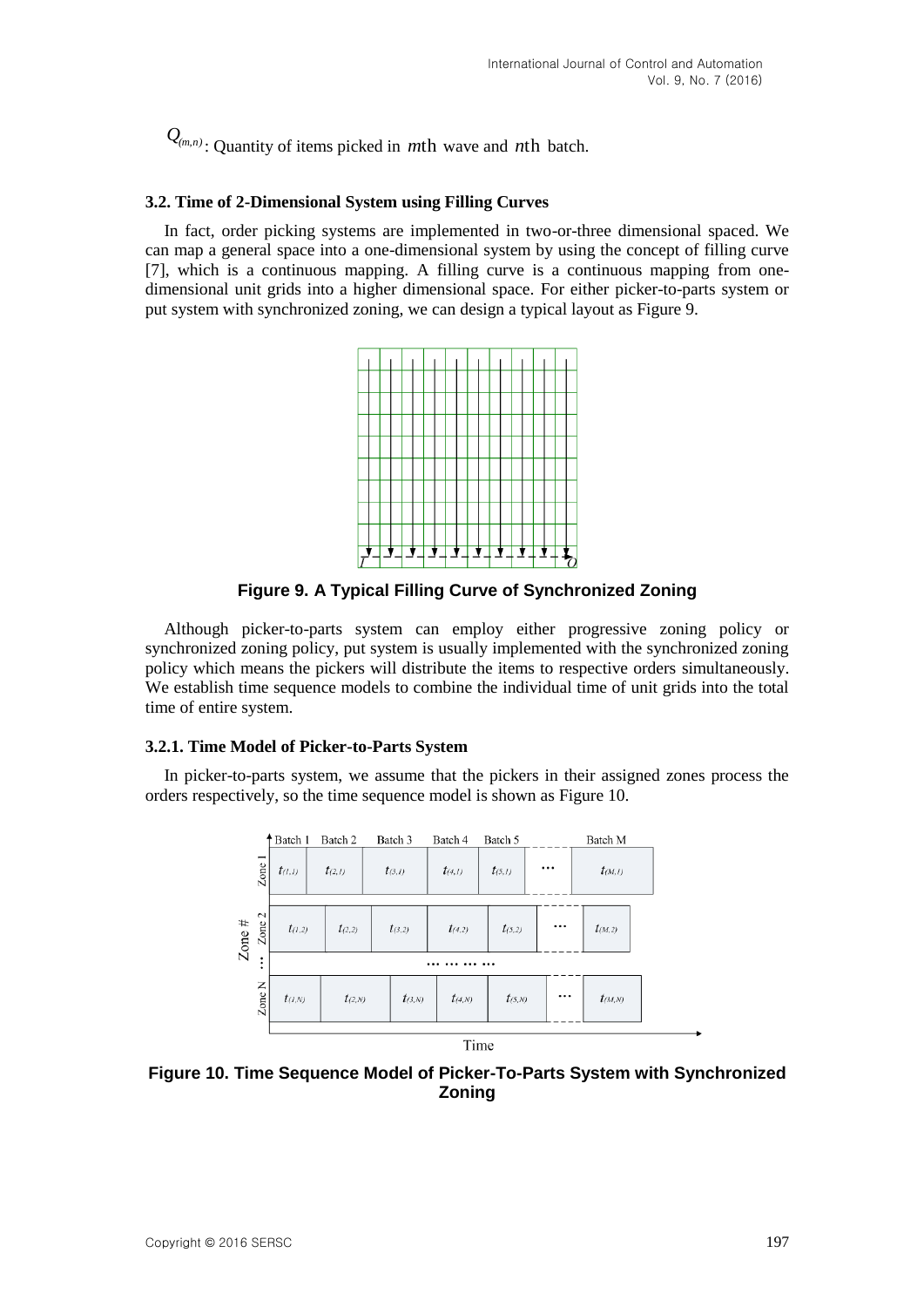International Journal of Control and Automation Vol. 9, No. 7 (2016)

So the cumulative picking time for any  $(m, n)$  in picker-to-parts system can be expressed as Eq. (7).

$$
T_{(m,n)} = T_{(m-1,n)} + t_{(m,n)}
$$
\n(7)

In one wave,  $T_{(m,n)}$  is determined by  $T_{(m-1,n)}$ . So we should set some initial formulations.

$$
T_{(1,n)} = t_{(1,n)} \tag{8}
$$

Then, the overall order picking time of picker-to-parts system is as Eq. (9).

$$
\max_{1 \le n \le N} \left\{ T_{(M,n)} \right\} \tag{9}
$$

## **3.2.2. Time Model of Put System**

In put system, setup time *t<sup>O</sup>* exits between two adjacent batches, as illustrated in Figure 11. One picking zone includes many waves of orders, and one wave includes many batches of SKUs.



**Figure 11. Time Sequence Model of Put System with Synchronized Zoning**

The setup time  $t_{O(m-1,m)}$  between two adjacent waves of orders is determined by the order frequency of the last batch of SKUs in the previous wave of orders, so we can assign the batch of SKUs which have the minimal order frequency as the last one to get the minimal setup time, as expressed in Eq. (10).

$$
t_{O(m-1,m)} = t_{O_0} \times \min_{1 \le n \le N} \{ F_{(m-1,n)} \}
$$
\n(10)

Where

 $F_{(m-1,n)}$ : the order frequency (the number of orders including the SKUs) of the *n*th batch of SKUs in the ( *m* -1)th wave of orders;

Thus, the cumulative picking time for any  $(m, n)$  in put system can be expressed as Eq. (11).

$$
T_{(m,n)} = T_{(m,n-1)} + t_{(m,n)} + t_{O(m-1,m)}
$$
\n(11)

The initial formulation is set as Eq. (12).

$$
T_{(m,1)} = t_{(m,1)} \tag{12}
$$

As the waves of orders are independent, we can gain the respective order picking time of each wave  $T_{(m,N)}$ . If we divide the two-dimensional space into Z parallel zones with the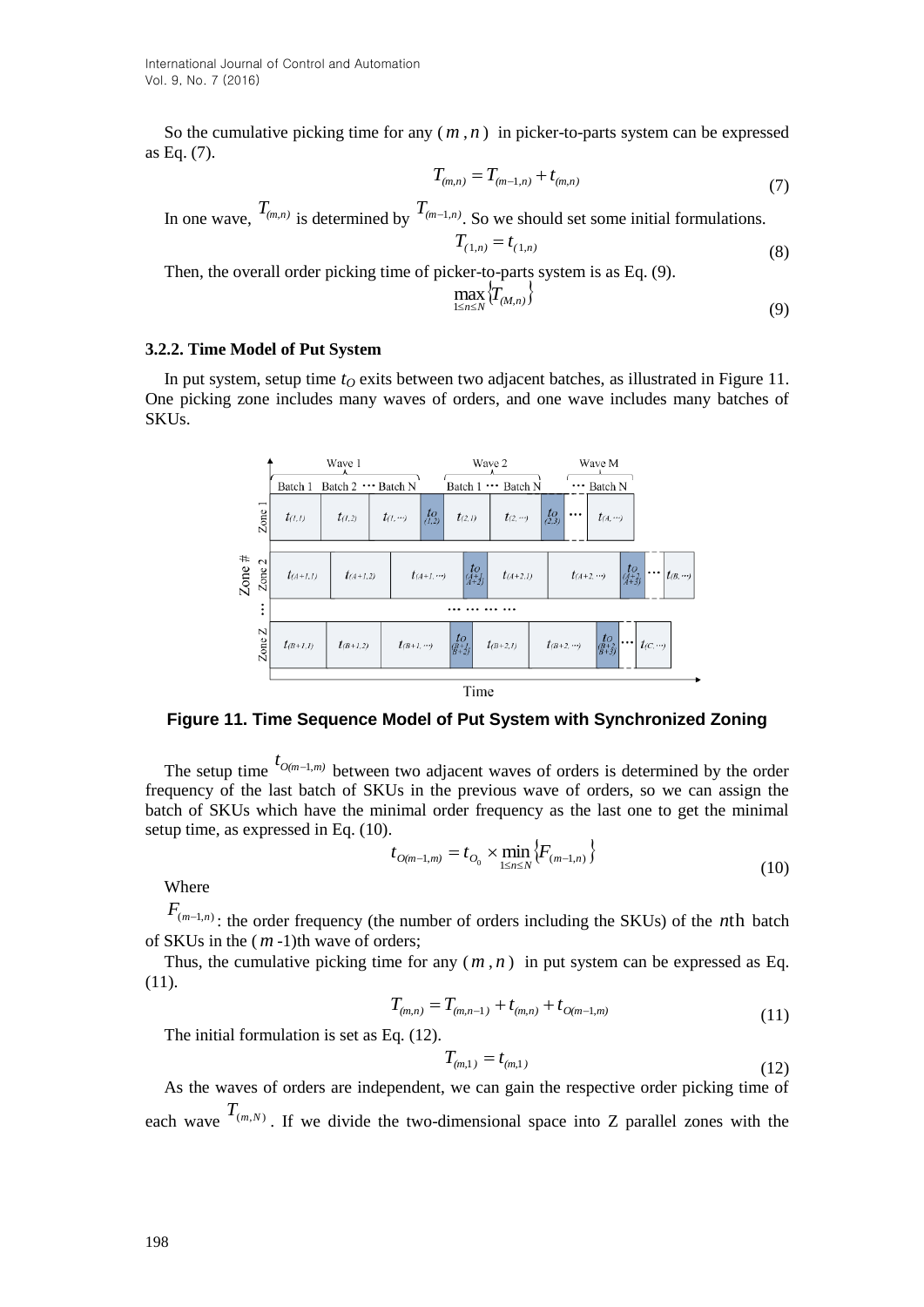index  $z \in \{1,2,...,Z\}$ , we can get the proximal mean cumulative time for each zone through the function as Eq. (13).

$$
T_{Z} = f(T_{S}, Z) = f\left(\underset{1 \le m \le M}{sort} \{T_{(m, N)}\} Z\right)
$$
\n(13)

Where

 $T_{-S}$ : Set of sorted  $T_{(m,N)}$ ,  $m=f\{1,2,...,M\}$  with ascending order.

We propose an algorithm which can implement the function consuming very little time as the following steps.

Step1. Initialization.

Step1.1. Sort  $T_{(m,N)}$ ,  $m = \{1,2,...,M\}$  with descending order and assign them into  $T_{-S(s)}$ , *s={*1*,*2*,*...*,M}* .

Step1.2. Calculate the average value of  $T_{S(s)}$ , where  $S = \{1, 2, ..., M\}$ , and put it into  $\overline{T}$ . Step1.3. Set  $T_{z(z)} = 0$ ,  $z = \{1, 2, ..., Z\}$ . Set  $s = 1$  and  $z = 1$ .

Step2. Primary grouping. From 1 to Z (means for each  $T_{Z(z)}$ ,  $z = \{1, 2, ..., Z\}$ ), execute loop statement as follows until *s=M* .

Step2.1. If  $T_{-S(s)} \geq T$ , then remove  $T_{-S(s)}$  from  $T_{-S}$  into  $T_{(z)}$ . Reset  $T_{-S(s)}$  with the rest of  $T_{-S}$ . Break this loop and start next loop where  $z = z + 1$ .

Step2.2. If  $T_{(z)} + T_{(s)} \leq T$ , then remove  $T_{-S(s)}$  from  $T_{-S}$  into  $T_{(z)}$ . Reset  $T_{-S}$  with the rest of  $T_{-S}$ .

Step2.3. If  $T_{(z)} + T_{(s)} > T$ , then remove  $T_{-S(s)}$  from  $T_{-S}$  into  $T_{-temp}$ . Reset  $T_{-S}$  with the rest of  $T_{-S}$ .

Step3. Supplemental grouping. If  $T_{\text{temp}}$  is not empty, then remove the smallest one from  $T_{\text{temp}}$  into greatest one of  $T_{(z)}$  until  $T_{\text{temp}}$  becomes empty.

Then, the overall order picking time of put system is as Eq. (14).

$$
\max_{1 \le z \le Z} \left\{ T_{-Z(z)} \right\} \tag{14}
$$

#### **3.3. The Effect of Dual Tour**

Observe that in the simple one-dimensional rack, after visiting the last pick location at the end of a grid, a picker will revisit all the pick locations in the same grid on his or her return to the start point. This means the picker will visit the same location twice in the one-dimensional rack structure. The travel distance can be reduced if pick locations in one zone are arranged in a "U" shape as illustrated in Figure 12.



**Figure 12. The Travel Back Time of Put System**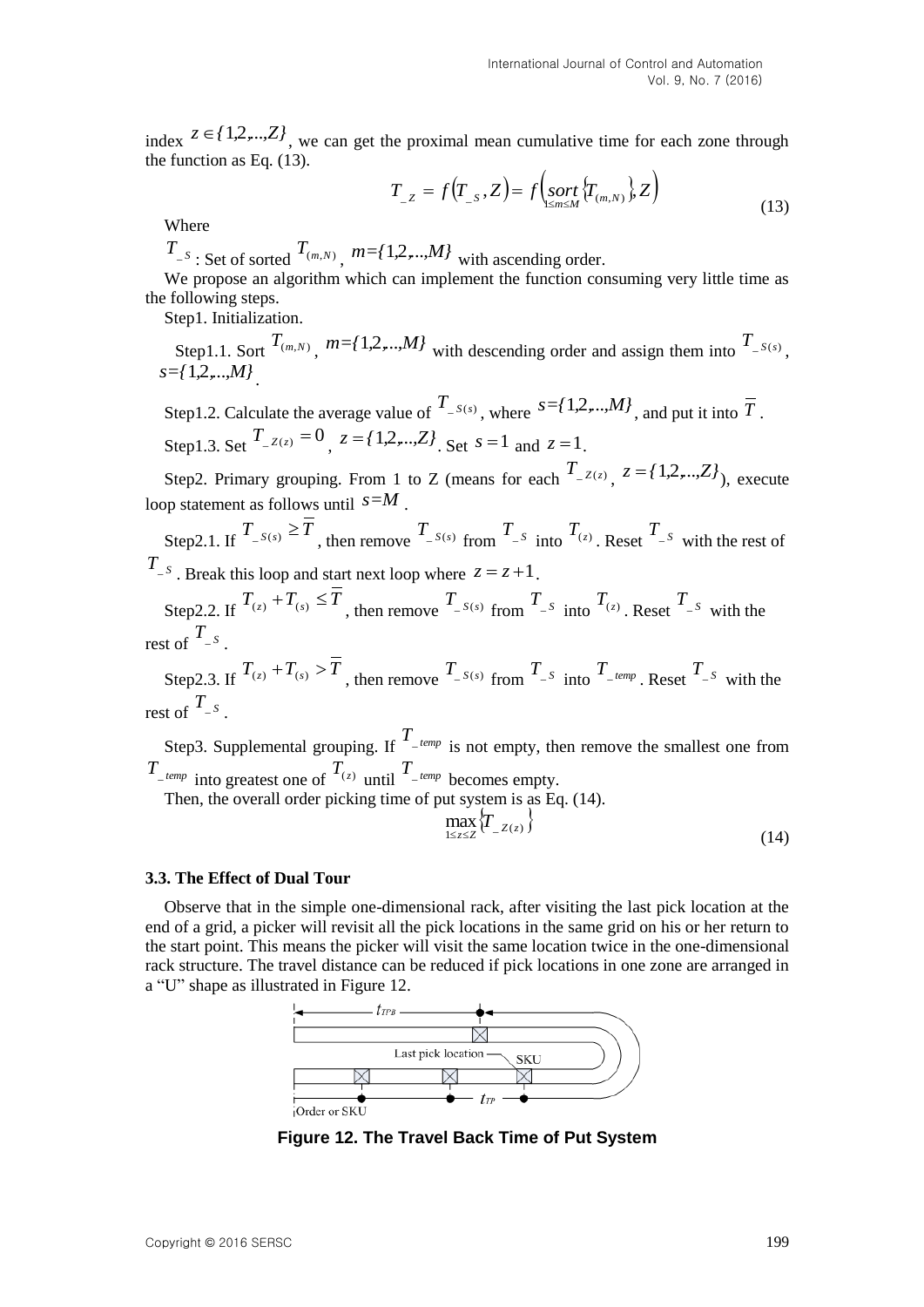International Journal of Control and Automation Vol. 9, No. 7 (2016)

The travel back time of picker-to-parts system, is expressed as (15).

$$
t_{TPB(m,n)} = \min\left\{\frac{\sum_{j=1}^{P_{(m,n)}} (C_j \times L_j)}{v_P}, \frac{\sum_{j=P_{(m,n)}}^{Z_{N(n)}} (C_j \times L_j)}{v_P}\right\}
$$
(15)

The travel back time of put system, is expressed as (16).

$$
t_{TPB(m,n)} = \min\left\{\frac{P_{(m,n)} \times L_0}{\nu_P}, \frac{(W_{N(m)} - P_{(m,n)}) \times L_0}{\nu_P}\right\}
$$
(16)

Where

*WN(m)* : Quantity of orders(totes) in *m*th wave.

With the "U" shape two-dimensional unit, we can design another common layout with synchronized zoning as illustrated in Figure 13.



**Figure 13. A Dual Filling Curve of Synchronized Zoning**

## **4. Objective Function and Algorithm**

#### **4.1. Objective Function**

With efficiency as the standard, it is obvious that we should select the order picking system that costs less time for given customer orders. Therefore, we define the subtraction value of optimal order picking time which is obtained by employing proper policies between pickerto-parts system and put system as Eq. (17).

$$
\Delta T = \min \left\{ \max_{1 \le z \le Z} \left\{ T_{Z(z)} \right\} \right\} - \min \left\{ \max_{1 \le n \le N} \left\{ T_{(M,n)} \right\} \right\} \tag{17}
$$

Where  $\Delta T > 0$ , select picker-to-parts system; otherwise, select put system. The greater  $\Delta T$  is, the stronger necessity is to select picker-to-parts system and vice versa.

We can find that  $L_0$ ,  $v_p$ ,  $t_{E_0}$ ,  $t_{O_0}$  are parameters determined by the order picking systems, and  $P_{(m,n)}$ ,  $Q_{(m,n)}$ ,  $Z_{N(n)}$ ,  $W_{N(m)}$  are determined by order clustering. For given alternative order picking systems, the parameters are constants, so the way to find the optimal picking time is to search the optimal order clustering.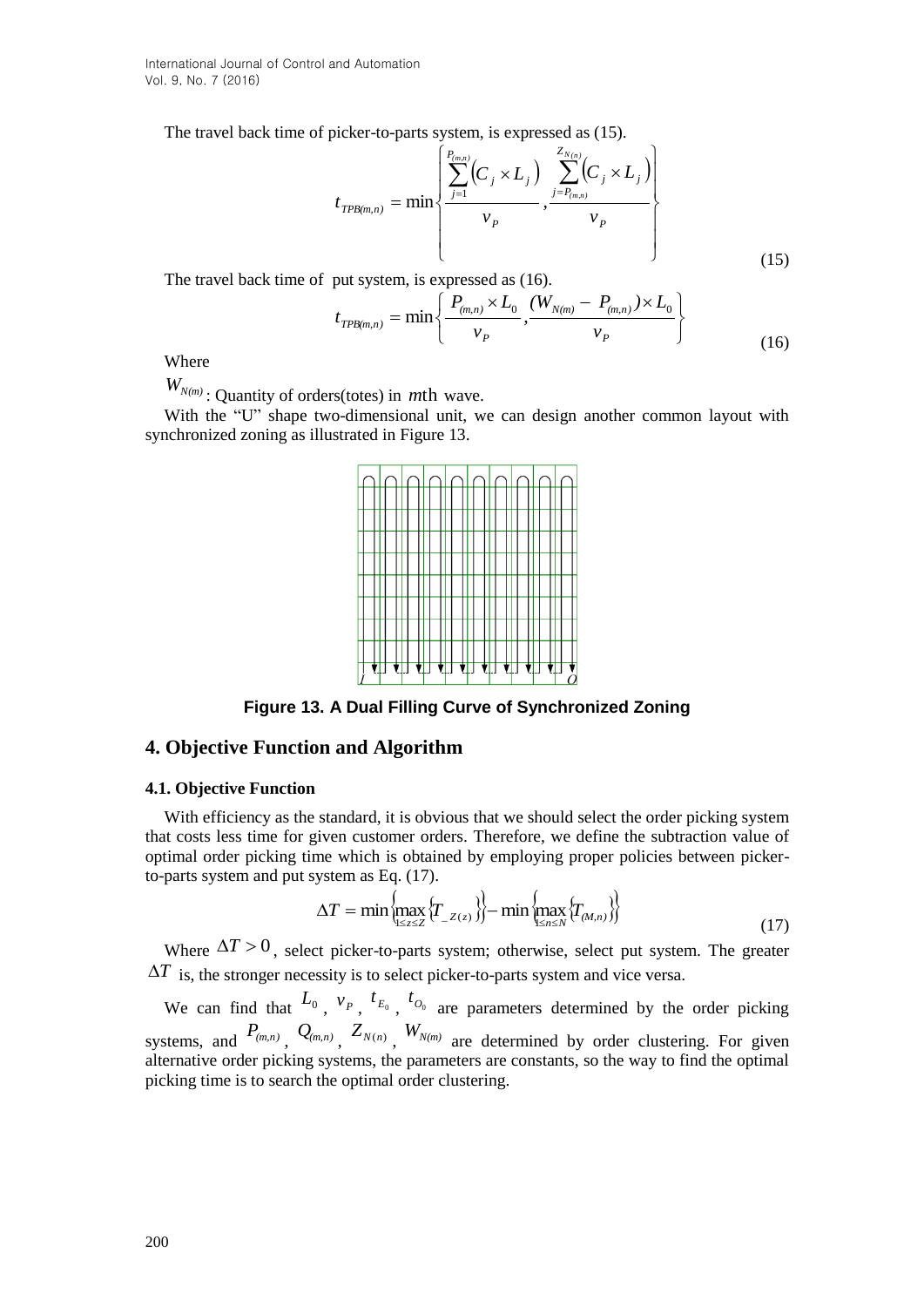### **4.2. Optimization with Genetic Algorithm**

In order to find the optimal order clustering, we adopt the genetic algorithm. In our case, we define the two sets of variables, and , for chromosome representation [7]. the encoding chromosome can be expressed as a vector of I+J integers with the value and , where N denotes the number of groups divided among the SKUs and M denotes the number of groups divided among the orders.

$$
Individual \rightarrow (\underbrace{x_1, x_2, ..., x_I}_{Orders}, \underbrace{y_1, y_2, ..., y_J}_{SKUs}).
$$

The following steps are employed to search the optimal solution.

Step1: Initialization. Randomly generate a set of chromosomes to be the initial population. A chromosome will correspond to an Order/SKU matrix.

Step2: Evaluation. Evaluate the performance of a chromosome via the fitness function. In this case, the fitness function is the objective function in Eq.(17).

Step3: Selection. Select chromosomes from current generation to be copied into next generation by the Roulette rules. That is, the chromosome with the lower fitness function has a higher probability to be selected.

Step4: Crossover. Pick two chromosomes from the population after selection operation to

be parent chromosomes. Set the position between  $x_i$  and  $y_i$  as a crossover point within both the parents and interchange the genes after the crossover point of the paired chromosomes to produce two new children.

Step5: Mutation. Firstly, select a chromosome from the population after crossover operation to be a parent chromosome with a certain probability. Secondly, pick randomly an SKU or Order from this chromosome and move it to another cluster. This is equivalent to changing the position of the corresponding column or row in the Order/SKU matrix. In the chromosome representation, this is equivalent to assigning a random element of the chromosome to another valid value.

Step6: Replace. After each generation including selection, crossover and mutation, replace least-fit parents with their children which have lower value of fitness function.

Step7: Repeat step 2 to step 6 until the maximum generation limit is met.

## **5. Experimental Research**

### **5.1. Input Analysis**

#### **5.1.1. Experimental Orders**

In order to evaluate this method for selecting order picking system according to different orders, we generate three classical kinds of customer order sheets: wholesaler orders, retailer orders and consumer orders. For each kind customer order sheet, we suppose that there are popular SKUs and major customers corresponding to big Orders, so that we assume that both Orders and SKUs follow normal distribution. It means that either in Orders or SKUs, the density including quantity (Items/SKU and Items/Order) and frequency (Orders/SKU and SKUs/Order) follow normal distribution, as illustrated in Figure 14.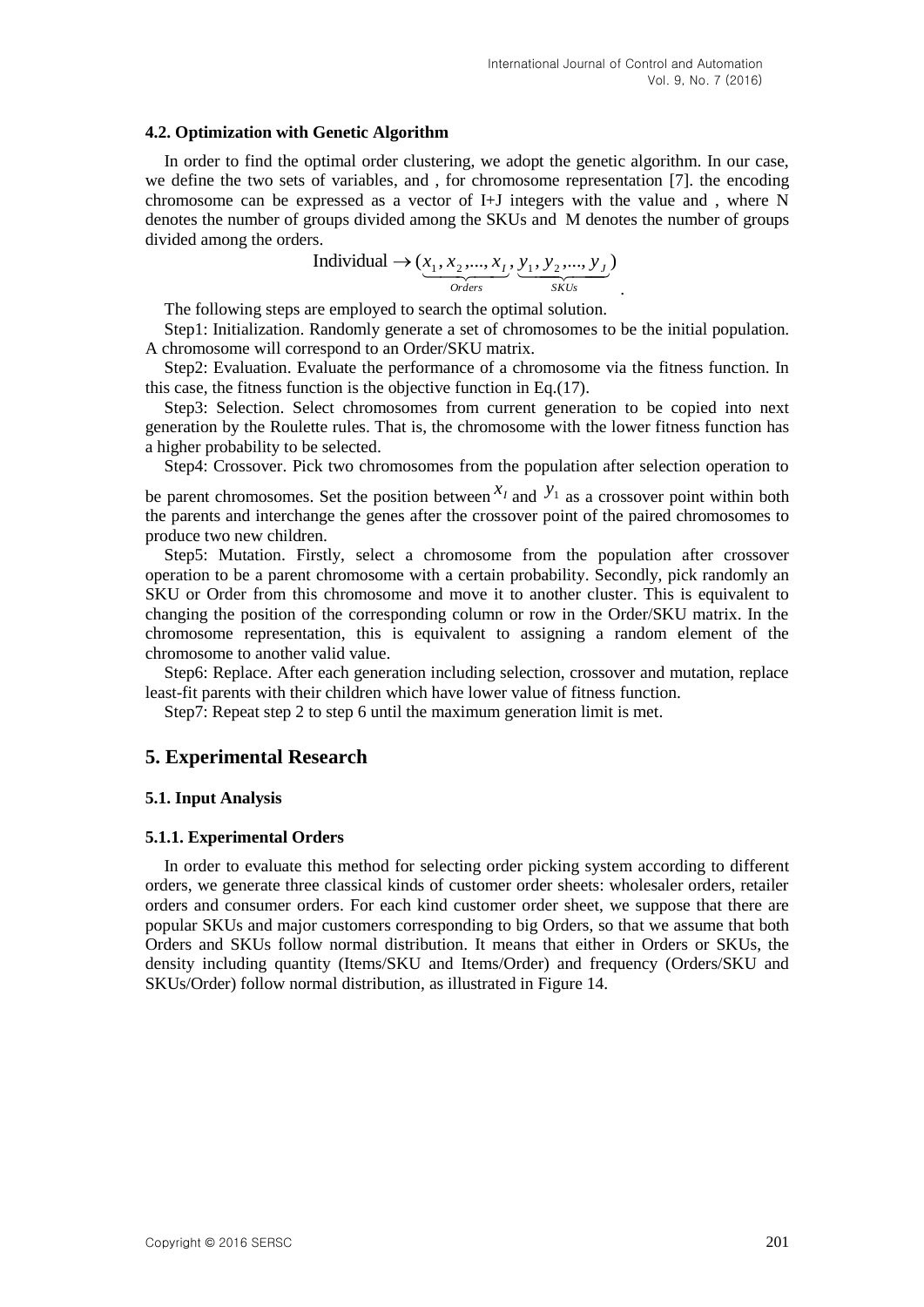

**Figure 14. The Quantity and Frequency of Skus and Orders**

The main elements of the orders are shown in Table 2.

| Elements                | Value            |
|-------------------------|------------------|
| Orders number           | 400              |
| SKUs number             | 400              |
| Densities <sup>1</sup>  | 20%, 50%, 80%    |
| Quantities <sup>2</sup> | $1 \sim 10$      |
|                         | 0.5 <sub>m</sub> |
|                         | 0.5m             |

## **Table 2. Elements of General Orders**

<sup>1</sup>: the ratio of visited SKUs to the total SKUs in all order lines.<br><sup>2</sup>: the range of quantity of each visited SKU in each order.

 $3$ : in order to compare fairly, we assume the length of each SKU is same as that of each tote.

### **5.1.2. Parameters of System**

Since the parameters of order picking system will have a significant impact on the picking time, we set most parameters as the same value so that we can get the fair comparison, as shown in Table 3.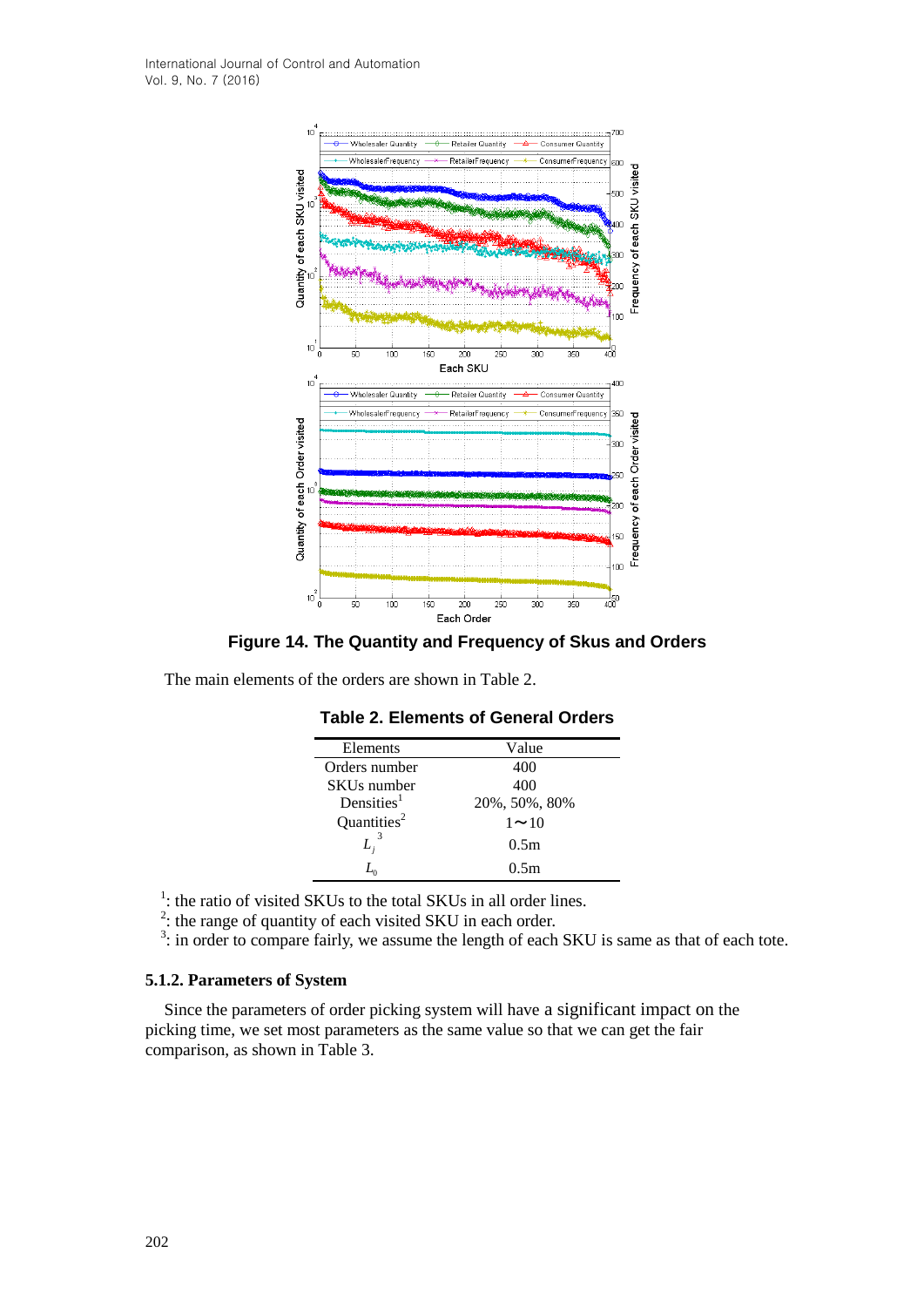| Parameters                        | Unit | Picker-to-parts                   | Put                             |
|-----------------------------------|------|-----------------------------------|---------------------------------|
| $v_{\rm{\,\scriptscriptstyle p}}$ | m/s  |                                   |                                 |
| $t_{E_0}$                         | S    |                                   |                                 |
| $I_{O_0}$                         | S    |                                   | 10                              |
| Clusters of Orders M              |      | $400,200,133,100,80$ <sup>1</sup> | $40,20,10,5^2$                  |
| Clusters of SKUs N                |      | $2,3,4,5^3$                       | 400,200,133,100,80 <sup>4</sup> |
| Zone number                       |      | 2,3,4,5                           | 2,3,4,5                         |

**Table 3. Parameters of Order Picking System**

 $1:M =$  Orders number / batch size. We set batch size which means the quantity of orders in each batch as 1, 2, 3, 4 and 5.

 $2:M =$  Orders number / wave size. We set wave size which means the quantity of orders in each wave as 10, 20, 40 and 80.

 $3:N =$ zone number.

 $4:N = SKUs$  number / batch size. We set batch size which means the quantity of SKUs in each batch as 1, 2, 3, 4 and 5.

#### **5.1.3. Parameters of Algorithm**

By testing a set of values, we choose the better value of parameters for the genetic algorithm in this paper, as shown in Table 4.

**Table 4. Parameters of Genetic Algorithm**

| Parameters            | Value |
|-----------------------|-------|
| Population            | 10    |
| Generations           | 100   |
| Crossover probability | 0.8   |
| Mutation probability  | 0.01  |

#### **5.2. Output analysis**

### **5.2.1 Suitability Analysis**

After setting the parameters and inputting the experimental orders, we can get the subtraction value  $\Delta T$  between picker-to-parts system and put system for different types of orders, as shown in Table 5. With the hypothetic value of each parameter, we can get the suitability of the two systems for each experimental order by comparing the delta order picking time  $\Delta T$  with 0.

| Table 5. Subtraction Value $\Delta T$ |  |  |  |  |  |  |  |
|---------------------------------------|--|--|--|--|--|--|--|
|---------------------------------------|--|--|--|--|--|--|--|

| Order            | Tour   | Wave<br>10<br>size   |       |           |        |          |       | 20             |        |        | 40 |                 |  | 80 |  |  |                                                                                 |        |
|------------------|--------|----------------------|-------|-----------|--------|----------|-------|----------------|--------|--------|----|-----------------|--|----|--|--|---------------------------------------------------------------------------------|--------|
|                  |        | <b>Zone</b><br>Batch | 2     | 3         |        |          |       |                |        |        |    |                 |  |    |  |  |                                                                                 | 5      |
|                  |        |                      | -890- | 7610      | $-900$ | -730     |       | $-180$ 10710   | $-400$ | $-420$ |    |                 |  |    |  |  | 450 4615035020 -260 7167048340 107300                                           | $-100$ |
|                  |        |                      | 2170  | 8540      | 1090   | 670      |       | 2160 11210 970 |        | 660.   |    |                 |  |    |  |  | 2310 4241032470 690 656504457096400                                             | 720    |
|                  | Single |                      | 1770  | 8480      | 850    | 330      |       | 1710 9990      | 680    | 80     |    | 2770 3963030650 |  | 40 |  |  | 613604198091660                                                                 | 30     |
| olesal           |        |                      |       | 5110 9970 | 2630   |          |       |                |        |        |    |                 |  |    |  |  | 1780 5150 12390 2630 1710 5190 4197032340 1740 6527044060 93020                 | 1760   |
| $\sum_{i=1}^{n}$ |        |                      |       |           |        |          |       |                |        |        |    |                 |  |    |  |  | 6600 10970 2960 2450 6610 13510 2970 2390 6690 4217032660 2390 6613044890 92600 | 2380   |
|                  |        |                      | 12.80 | 7620      | 610    | $\Omega$ | 880   | 10210          | 460    | $-100$ |    |                 |  |    |  |  | 1030 4098031560 -120 640904321095640                                            | $-70$  |
| пa               |        |                      | 2420  |           |        | 690      | 2220- | 10630.         | -930   | 590    |    | 2300 3990030320 |  |    |  |  | 620 616504192090500                                                             | 660    |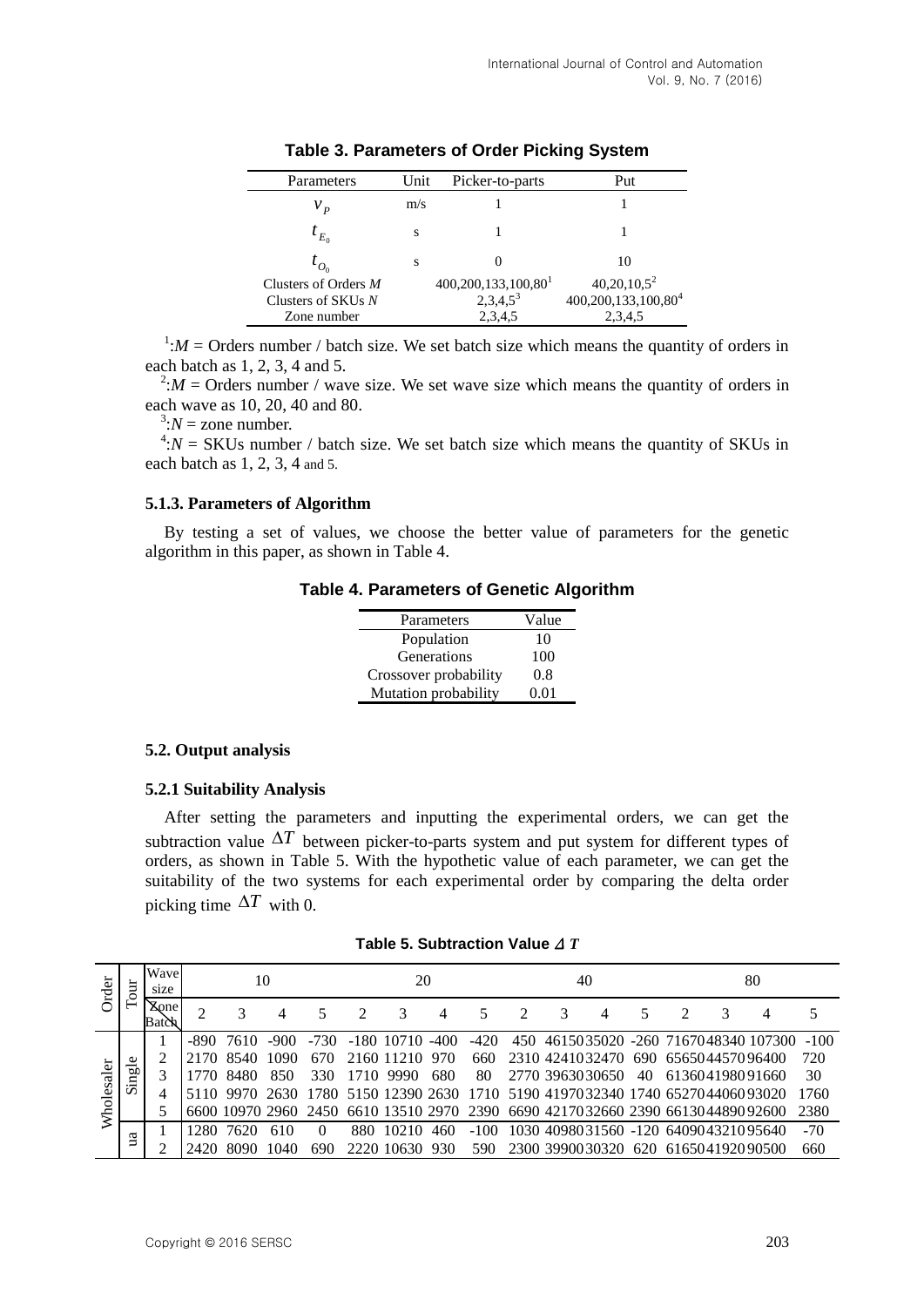|          |        | 3              | 2140  | 7460                                      | 860      | 630    | 1560                | 9830            | 710     | 380   |                          |                              |        | 1470 38000 29300 390 58700 39970 88120                                              |       | 340     |
|----------|--------|----------------|-------|-------------------------------------------|----------|--------|---------------------|-----------------|---------|-------|--------------------------|------------------------------|--------|-------------------------------------------------------------------------------------|-------|---------|
|          |        | 4              | 5340  | 9570                                      | 2490     | 1820   |                     | 5200 12540 2600 |         | 1740  |                          |                              |        | 5230 4090031380 1770 627504277089700                                                |       | 1830    |
|          |        | 5              | 6590  | 10770                                     | 3290     | 2220   |                     | 6600 13200 3290 |         | 2310  |                          |                              |        | 6750 4127032020 2330 645704363090240                                                |       | 2380    |
|          |        |                | -8500 | $-1130$                                   | -4430    |        | $-3550 - 4360$ 4680 |                 | $-2210$ |       |                          |                              |        | -1930 -2010 30400 23540 -1070 48820 33390                                           | 74960 | $-610$  |
|          |        |                | -360  | 3250                                      | -300     | $-348$ | 130                 | 6200            | $-70$   | $-77$ | 570                      | 2683021020                   | 71     | 427402930064140                                                                     |       | 192     |
|          | Single | 3              | 630   | 3470                                      | 230      | 201    | 220                 | 6180            | 180     | $-53$ | 420                      | 2529019760                   | 73     | 404302752060120                                                                     |       | 12      |
|          |        | 4              | 2240  | 4520                                      | 890      | 814    | 2140                | 7180            | 1130    | 705   |                          | 2210 2588020070              | 715    | 406702800059450                                                                     |       | 722     |
| Retailer |        | 5              | 3360  | 4790                                      | 1710     | 1033   | 3030                | 7530            | 1530    | 924   |                          | 3180 25800 20420             | 942    | 411102817059100                                                                     |       | 1086    |
|          |        |                | 230   | 3240                                      | $\Omega$ | $-5$   | 170                 | 6340            | 130     | $-62$ | 340                      | 2699020880                   | $-43$  | 423202881064030                                                                     |       | $-18$   |
|          |        | $\overline{c}$ | 1080  | 3730                                      | 400      | 303    | 850                 | 6110            | 400     | 322   | 920                      | 2471019440                   | 205    | 390302694058390                                                                     |       | 218     |
|          | Dual   | 3              | 1220  | 3400                                      | 547      | 500    | 520                 | 5870            | 565     | 150   | 590.                     | 2347018376                   | 250    | 373202598055716                                                                     |       | 122     |
|          |        | 4              | 2600  | 4060                                      | 1151     | 777    | 2360                | 6870            | 1206    | 711   |                          | 2520 2492019392              | 762    | 383102652056762                                                                     |       | 699     |
|          |        | 5              | 3210  | 4680                                      | 167      | 1276   | 3000                | 7220            | 1574    | 1259  |                          |                              |        | 3050 24820 19345 1186 39070 26880 56775                                             |       | 1173    |
|          |        |                |       |                                           |          |        |                     |                 |         |       | $\overline{\phantom{a}}$ |                              |        |                                                                                     |       |         |
|          |        | $\bf{l}$       |       |                                           |          |        |                     |                 |         |       |                          |                              |        | 3131020691 15635 12498 19680 -9492 -9600 -7678 10670 9580   8204  -4389 22960 16360 | 41183 | $-2352$ |
|          | ingle  | 2              |       | $-8020 - 5195 - 3913 - 3217 - 4680 - 418$ |          |        |                     |                 |         |       |                          | -2130 -1859 -2400 11530 9420 | -991   | 201801449233080                                                                     |       | $-533$  |
|          | Ď      | 3              |       | -2910 -1949 -1404 -1319 -1890             |          |        |                     | 1269            | $-803$  | -694  | -940                     | 10291 9137                   | -467   | 189501334829748                                                                     |       | $-209$  |
|          |        | 4              | -890  | -584                                      | $-409$   | -429   | $-520$              | 1799            | -89     | -197  | $-20$                    | 10249 8980                   | $-55$  | 178801298628490                                                                     |       | 71      |
| Consumer |        | 5              | 688   | $-196$                                    | 3        | -27    | 40                  | 2202            | 171     | 25    | 482                      | 10687 8794                   | 93     | 179131262626700                                                                     |       | 174     |
|          |        |                | -8220 | -5391                                     | -3996    | 3464   | $-2980$             | 663             | $-1517$ | -1149 | -640                     | 13025 10502                  | $-335$ | 215201548234112                                                                     |       | $-113$  |
|          |        | 2              | -760  | -565                                      | $-200$   | $-223$ | $-150$              | 2206            | $-187$  | -9    | 90                       | 10576 8887                   | 13     | 181701297628097                                                                     |       | 37      |
|          | Dual   | 3              | 374   | -8                                        | 145      | 106    | 131                 | 2180            | 195     | 6     | 98                       | 10318 8136                   | $-25$  | 169331206526226                                                                     |       | 56      |
|          |        | 4              | 1027  | 173                                       | 373      | 273    | 525                 | 2163            | 249     | 178   | 530                      | 9860<br>8104                 | 180    | 164001201725217                                                                     |       | 236     |
|          |        | 5              | 1391  | 373                                       | 463      | 289    | 606                 | 2300            | 432     | 238   | 651                      | 8142<br>9660                 | 238    | 164301178824999                                                                     |       | 247     |

From Table 5, we can notice that the suitability is influenced by batch size, wave size, number of zones and type of travel tour. But the principle between the suitability and the influence factors doesn't seem obvious because there are some singular values with some combinations of number of waves and number of zones. In fact, in picker-to-parts system, the relationship between order picking time and number of zones seems like hyperbolic type; in put system, the order picking time is proportion to the ratio of number of waves and number of zones, as illustrated in Figure 15.



**Figure 15. Order Picking Time of Different Systems for Different Orders**

When the ratio of waves and zones is not an integer, the order picking time of put system will increase sharply because it is hard to distribute the waves into the zones equally. However, the distribution of SKUs into zones in picker-to-parts system is usually equal. Therefore, the probability of choosing put system is likely greater in this situation.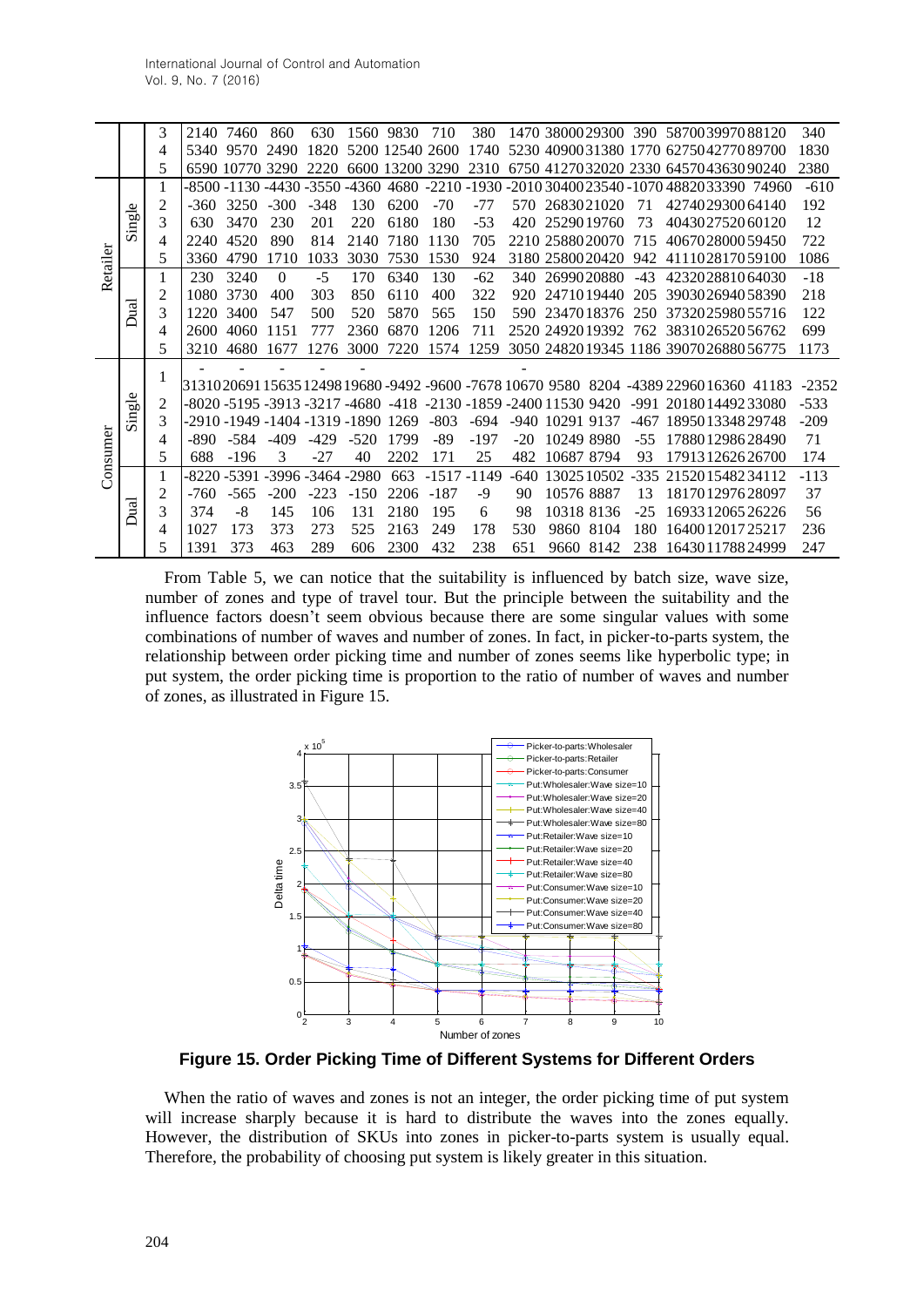Practically, the number of waves is much greater than the number of zones in put system so the imbalance of distribution can be ignored. Also, the remainder of ratio can be distributed equally into the zones by distributing the orders not the waves. In order to matching the practical situation, we leave out the data when the ratio is not an integer during the analysis procedure as shown in Table 6.

| Zones#<br>Wave size |     |      |     |   | O       |     |          |     |  |
|---------------------|-----|------|-----|---|---------|-----|----------|-----|--|
| 10                  | 20  | 13.3 | 10  | 8 | 6.7     | 5.7 |          | 4.4 |  |
| 20                  | 10  | 6.7  |     | 4 | 3.3     | 2.9 | 2.5      | ? ? |  |
| 40                  |     | 3.3  | 2.5 | ∠ | - 7     | 1.4 | 13<br>ل. |     |  |
| 80                  | 2.5 |      | . 3 |   | $0.8\,$ | 0.7 | 0.6      | 0.6 |  |

**Table 6. Ratio of Number of Waves and Number Of Zones**

Ignoring the singular values which the ratio of waves and zones is not integral, we can get the distribution of subtraction time  $\Delta T$  relative to the type of orders as illustrated in Figure 16. Although each type of orders can be completed by either picker-to-parts system or put system with proper parameters, most  $\Delta T$  for wholesaler and retailer order is greater than 0 and many  $\Delta T$  for consumer order is less than 0. So in our case, picker-to-parts system trends to be employed for wholesaler and retailer order; however, put system is apt to be employed for consumer order.



**Figure 16. Distribution of Delta Time Relative to Type Of Orders**

### **5.2.2. Sensitivity Analysis**

When we change the value of parameters, the order picking time of each system will change but the changing magnitude will be different, so the suitability may change. According to the simulation results, we can evaluate the effect of parameters on suitability.

(1) Zone number analysis

Figure 17 shows that as the number of zones increases, the probability of choosing put system for each kind of orders becomes bigger.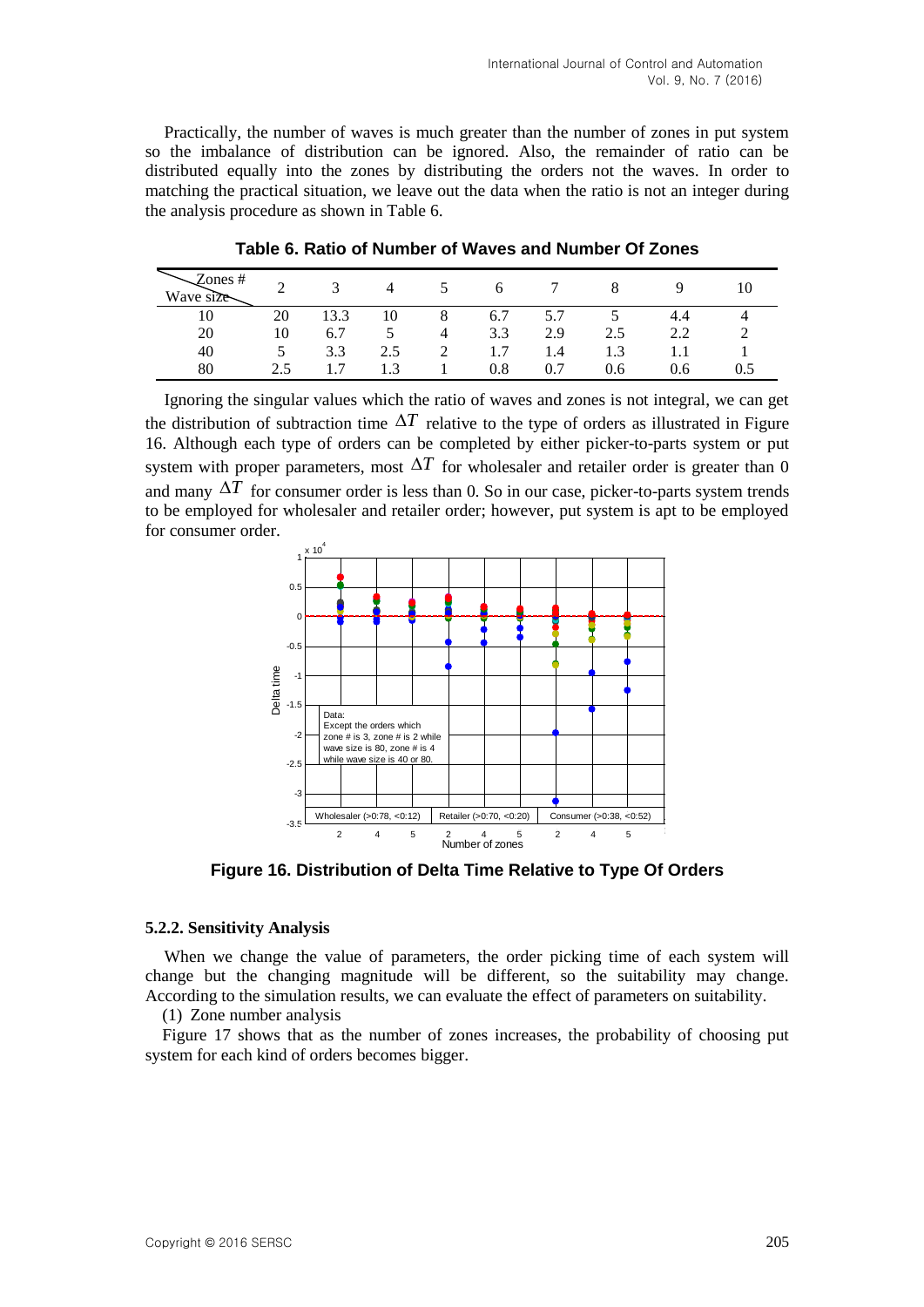

**Figure 17. Sensitivity of Zone Number for Different Orders**

(2) Batch size analysis

The influence of batching policy is shown in Figure 18. For any type of orders, the probability of choosing picker-to-parts system decreases progressively as the batch size becomes greater.



**Figure 18. Sensitivity of Batch Size for Different Orders**

(3) Wave size analysis

As illustrated in Figure 19, for consumer orders, the greater the wave size is, the greater the probability of choosing picker-to-parts system is. However, the impact of wave size on suitability for wholesaler and retailer orders is not significant.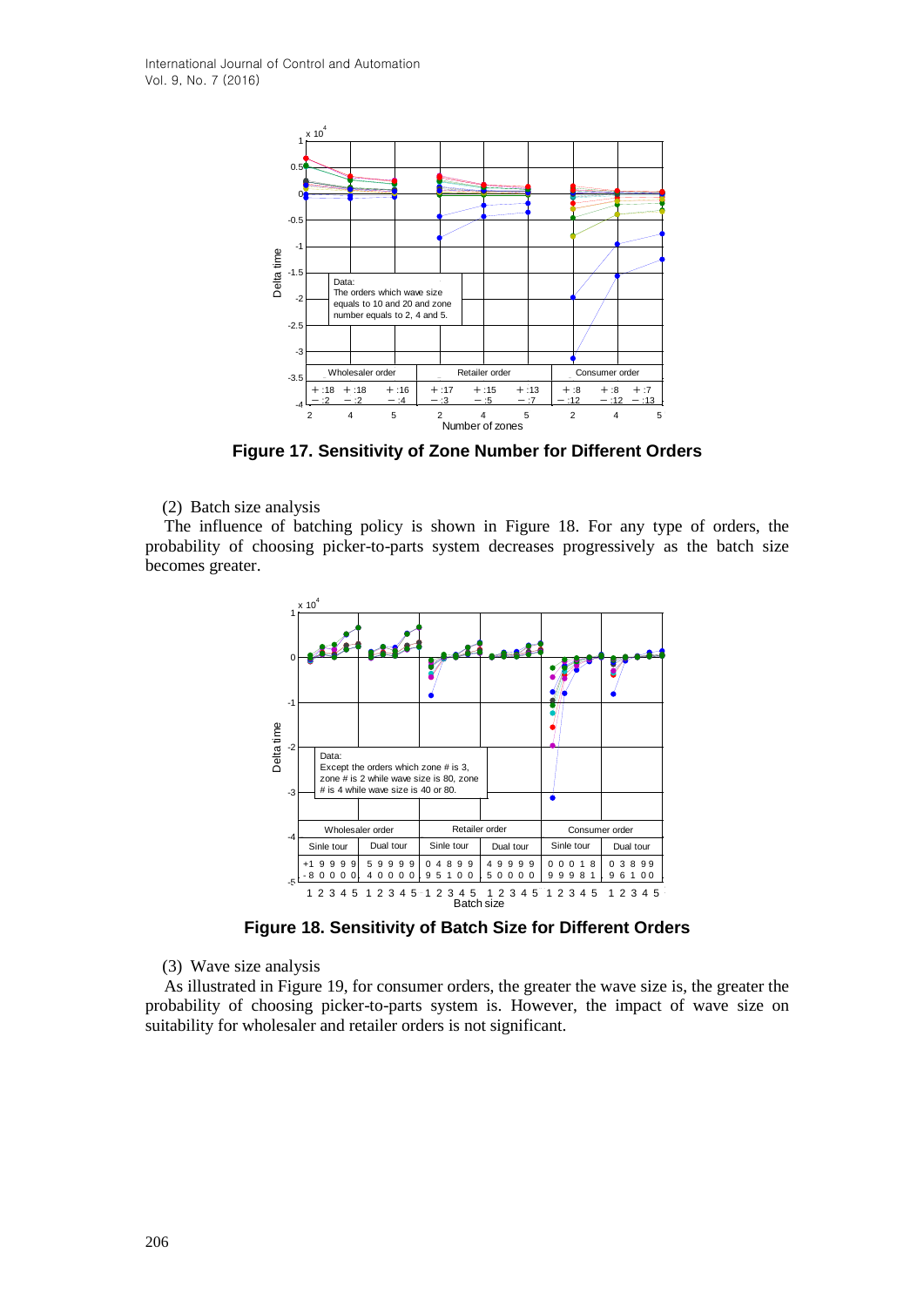International Journal of Control and Automation Vol. 9, No. 7 (2016)



**Figure 19. Sensitivity of Wave Size for Different Orders**

### (4)Dual tour analysis

As illustrated in Figure 20, dual tour policy will cause the bigger probability of choosing picker-to-parts system.



**Figure 20. Sensitivity of Dual Tour for Different Orders**

(5)Setup time analysis

Comparing the variation trend when setup time changes from 0 to 10 seconds per tote, we can find that the probability of choosing picker-to-parts system for each kind of orders becomes bigger as the setup time increases, as illustrated in Figure 21. Shown as the slope of each curve, setup time have biggest impact on suitability for wholesaler orders but least influence for consumer orders; and it falls in between for retailer orders.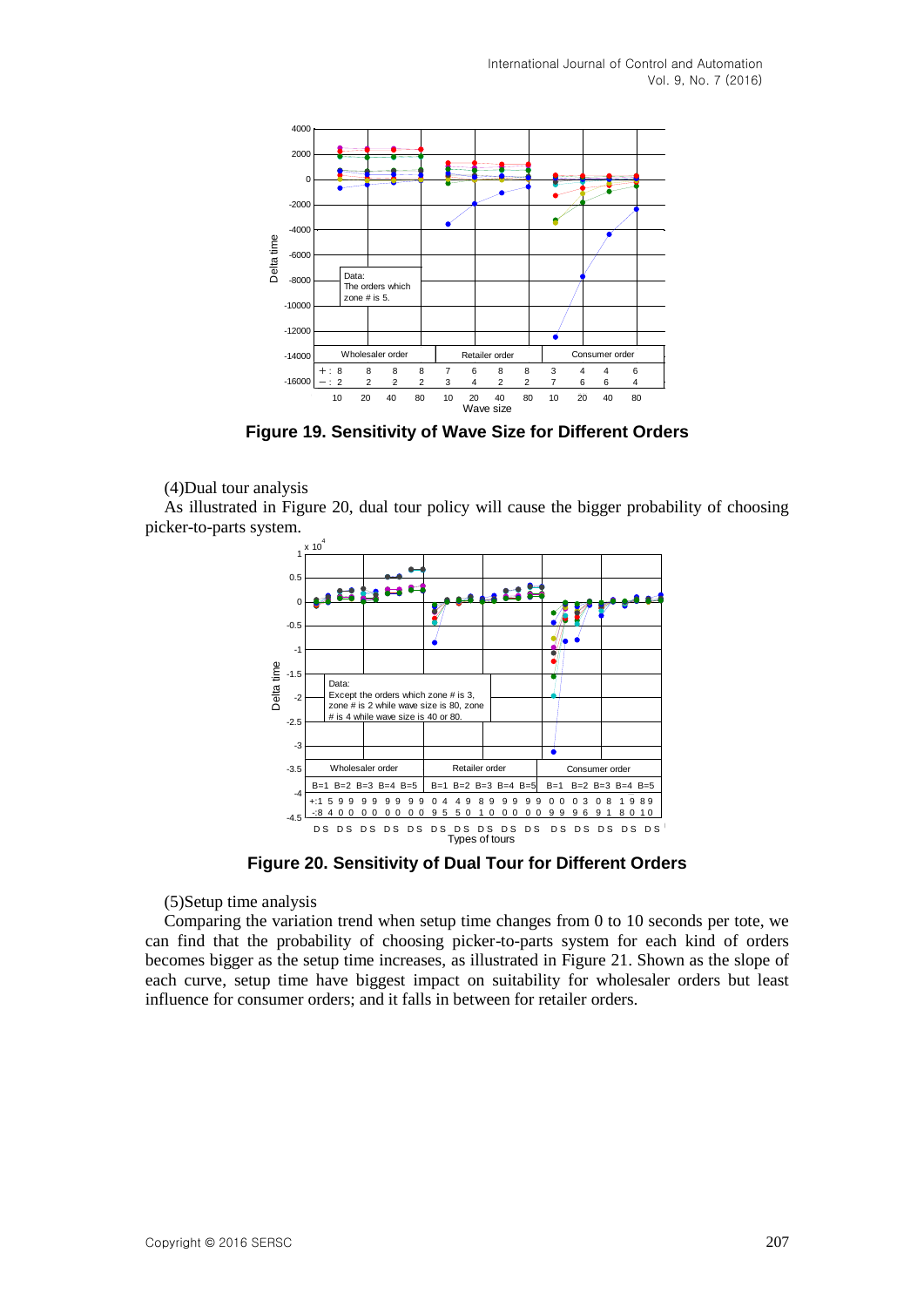

### **6. Conclusion and Further Research**

Through the experimental study, we can find that this systemic method can not only get suitability of each system for given orders, but also can get sensitivity of the main parameters such as zone number, batch size, wave size, tour type and setup time. Roughly speaking, for both wholesaler orders and retailer orders, picker-to-parts system has the greater probability of being employed; and put system seems more suitable for consumer order. Some factors including zone number, batch size, wave size, dual tour and setup time have significant impact on the suitability of choosing the proper system for different orders.

Finally, it needs some time to develop and run the program. If we could find some metrics or theorems by testing a lot of experimental and practical customer order, then we can use a short time to select the proper system just by glancing over the orders. The potential theorems can be described with number, visited frequency and distribution of orders and SKUs, quality and length of item and container, and so on.

### **Acknowledgements**

This paper is supported by Shandong Province Social Science Planning Research Projects (Grant No: 13DJJJ02), the National Natural Science Foundation of China (Grant No: 61403234)

### **References**

- [1] R.D. Koster, T. Le-Duc and K. J. Roodbergen, "Design and Control of Warehouse Order Picking: a Literature Review", European Journal of Operational Research, vol.182, no.2, **(2007)**, pp.481-501.
- [2] F. Dallari, G. Marchet and M. Melacini, "Design of Order Picking System", Int J Adv Manuf Technol, vol.42, no.1, **(2009)**, pp.1-12.
- [3] R.D. Koster, "How to Assess a Warehouse Operation in a Single Tour", Technology Report, RSM Erasmus University, the Netherlands, **(2004)**.
- [4] C.G. Petersen and G. Asse, "A Comparison of Picking, Storage and Routing Policies in Manual Order Picking", Int. J. Production Economics, vol. 92,no.1, **(2004)**,pp.11-19.
- [5] J.A. Tompkins, J.A. White, Y.A. Bozer, E.H. Frazelle and J.M.A. Tanchoco, Editor, Facilities Planning, John Wiley & Sons, New York, **(2003)**.
- [6] P.J. Parikh and R.D. Meller, "Selection between Batch and Zone Order Picking Strategies in a Distribution Center", Transportation Research Part E**(2008)**, Vol.44,No.5, pp.696-719.
- [7] W. Hua and C. Zhou, "Clusters and Filling-curve-based Storage Assignment in a Circuit Board Assembly Kitting Area", IIE Transactions, vol.40, no.6, **(2008)**,pp.569-585.
- [8] J.L. Heskett, "Putting the Cube-per-order Index to Work in Warehouse Layout", Transportation and Distribution Management, vol.4,no.8, **(1964)**, pp.23-30.
- [9] B.I. Kim, S.S. Heragu, R.J. Graves and A.S.Onge, "Clustering-based Order-picking Sequence Algorithm for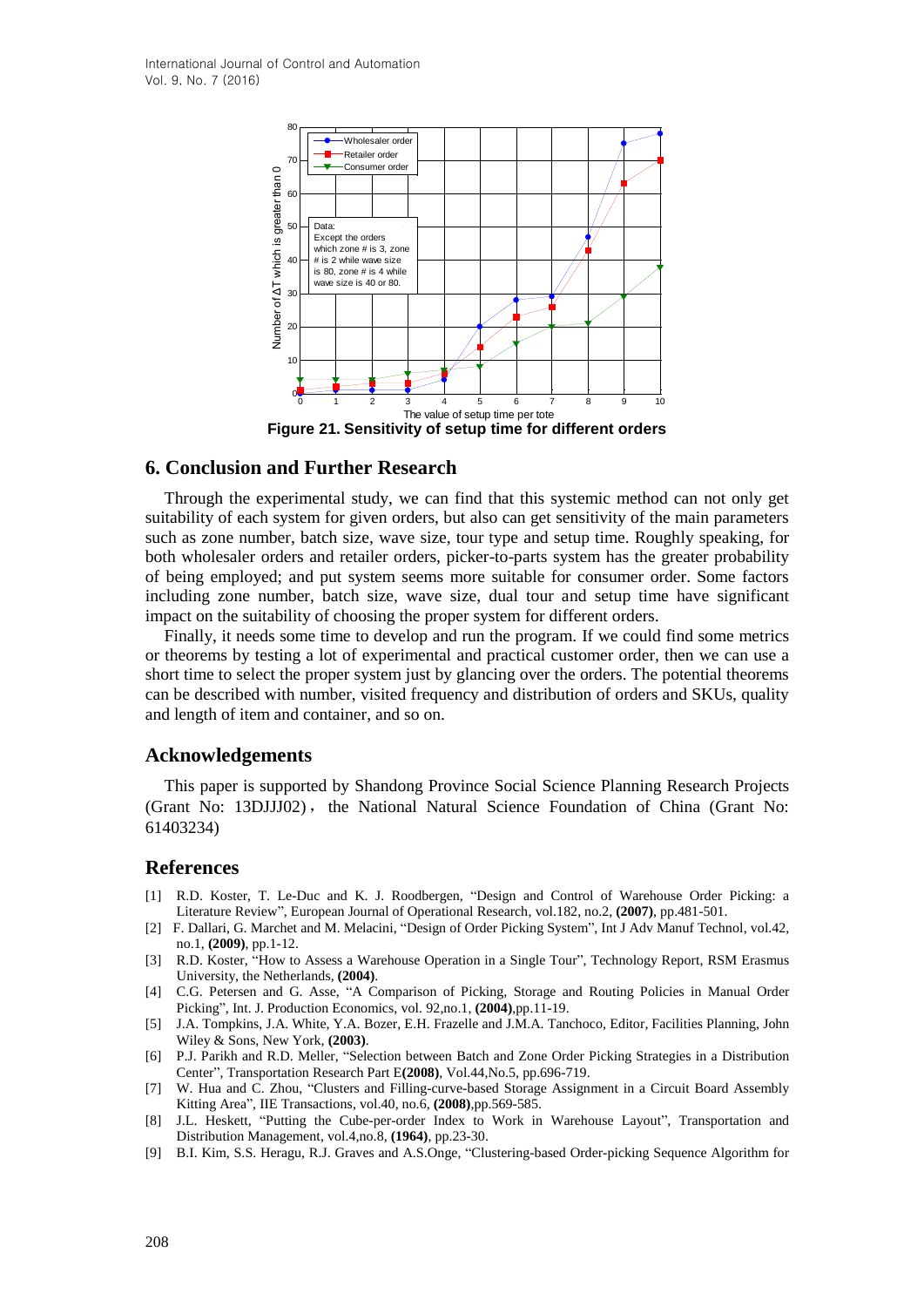an Automated Warehouse", International Journal of Production Research, vol.41,no.15, **(2003)**, pp.3445- 3460.

[10] J.J. Batholdi and S.T. Hackman, Editor, Warehouse & Distribution Science, Georgia Institute of Technology, Atlanta[, http://www2.isye.gatech.edu/~jjb/wh/book/editions/history.html,](http://www2.isye.gatech.edu/~jjb/wh/book/editions/history.html) **(2008)**.

## **Authors**



**Ningning Chen**, he is a lecturer in School of Economics, University of Jinan, China. She received the B.S., M.S. degree from Shandong University, in 2002, 2005. Her research interests include logistics technology and supply chain management.



**Changpeng Shen**, he is a general manager assistant in Shandong Blue Swords Logistics Technology Company in Jinan, China. He received the B.S., M.S. and PhD degree from Shandong University in 2004, 2007, 2012. His research interests are in areas of logistics operation optimization.